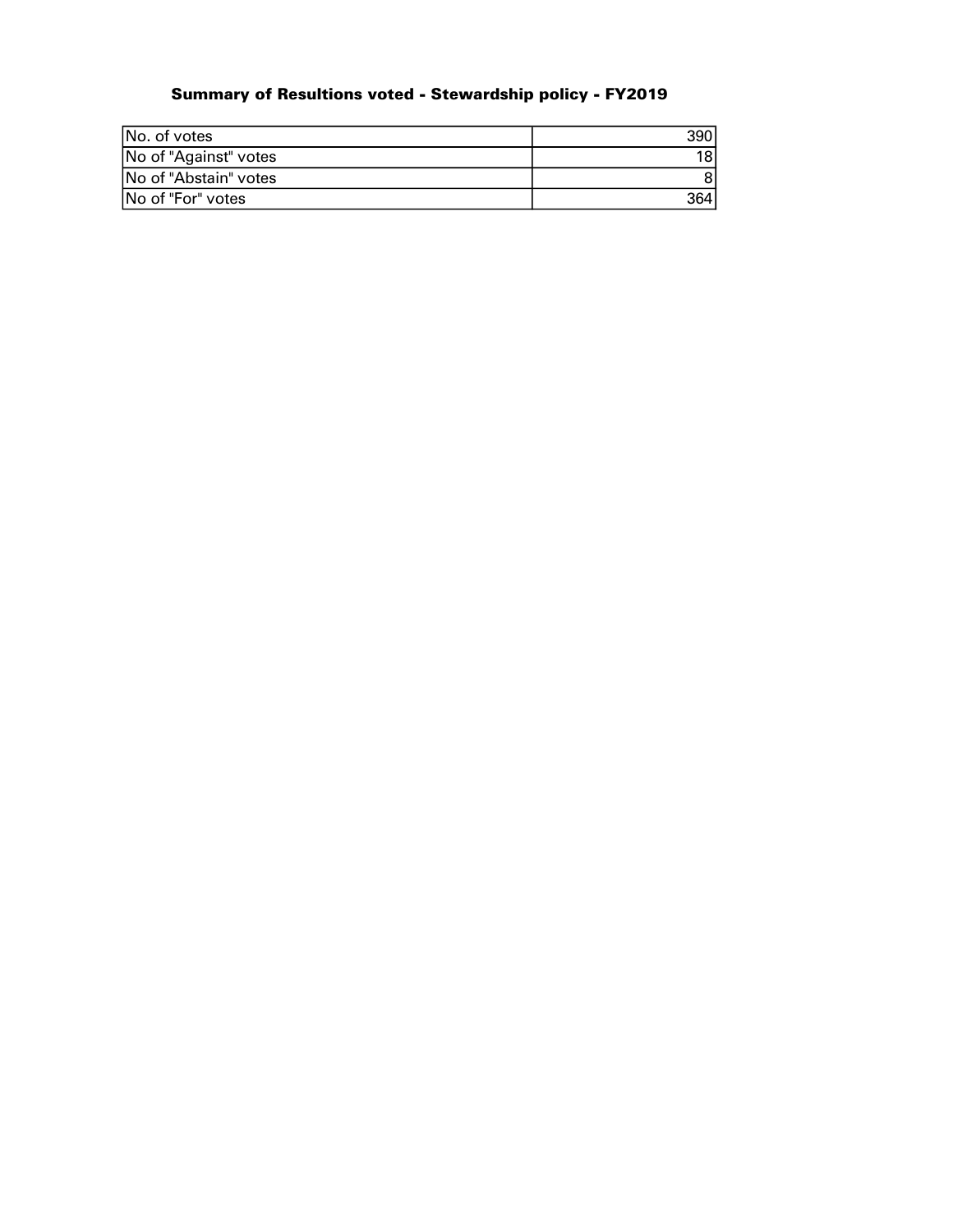| ICICI Lombard General Insurance Company Limited |  |  |  |  |
|-------------------------------------------------|--|--|--|--|
|-------------------------------------------------|--|--|--|--|

| <b>Meeting Date</b> | <b>Company Name</b>                   | <b>Type of Meeting</b> | <b>Proposal's Description</b>                                                                                                                                                                                    | <b>Vote</b><br><b>For/Against/Abstain</b> |
|---------------------|---------------------------------------|------------------------|------------------------------------------------------------------------------------------------------------------------------------------------------------------------------------------------------------------|-------------------------------------------|
| 10-May-18           | NESTLE INDIA LTD.                     | AGM                    | Adoption of financial statements for the year ended 31 December 2017                                                                                                                                             | Abstain                                   |
| 10-May-18           | NESTLE INDIA LTD.                     | AGM                    | Confirm three interim dividends aggregating Rs.63.0 per share (face value Rs.10) and<br>declare final dividend of Rs. 23.0 per share (face value Rs.10)                                                          | Abstain                                   |
| 10-May-18           | NESTLE INDIA LTD.                     | <b>AGM</b>             | Reappoint Shobinder Duggal (DIN: 00039580) as Director                                                                                                                                                           | Abstain                                   |
| 10-May-18           | NESTLE INDIA LTD.                     | AGM                    | Ratify BSR & Co. LLP as statutory auditors for one year and fix their remuneration                                                                                                                               | Abstain                                   |
| 10-May-18           | NESTLE INDIA LTD.                     | AGM                    | Ratify remuneration of Rs. 192,000 (plus service tax and out of pocket expenses) for<br>Ramanath Iyer & Co. as cost auditors for the records of the milk food products<br>division for 2018                      | Abstain                                   |
| 10-May-18           | NESTLE INDIA LTD.                     | AGM                    | Reappoint Dr. (Mrs.) Swati Ajay Piramal (DIN:00067125) as an Independent Director<br>for a term of five years from 1 April 2019                                                                                  | Abstain                                   |
| 10-May-18           | NESTLE INDIA LTD.                     | AGM                    | Pay upto 1% of net profit as commission to Non-Executive Directors from 1 January<br>2019                                                                                                                        | Abstain                                   |
| 01-Jun-18           | JAGRAN PRAKASHAN LTD.                 | <b>Postal Ballot</b>   | To buyback 15.0 mn equity shares at Rs. 195.0 per equity share through a tender<br>offer                                                                                                                         | For                                       |
| 03-Jun-18           | UNITED SPIRITS LTD.                   | <b>Postal Ballot</b>   | Amendment in capital clause V of the Memorandum of Association to reflect the sub-<br>division of equity share capital                                                                                           | For                                       |
| 03-Jun-18           | UNITED SPIRITS LTD.                   | <b>Postal Ballot</b>   | Amendment in Article 4 of the Articles of Association to reflect the sub-division of<br>equity share capital                                                                                                     | For                                       |
| 03-Jun-18           | UNITED SPIRITS LTD.                   | <b>Postal Ballot</b>   | To approve sub-division of equity shares of Rs.10 each into 5 equity shares of Rs.2<br>each and preference shares of Rs.100 each into 10 preference shares of Rs. 10 each                                        | For                                       |
| 05-Jun-18           | SHRIRAM TRANSPORT FINANCE<br>CO. LTD. | Postal Ballot          | Approve private placement of redeemable non-convertible debentures, subordinated<br>debentures, bonds, or any other debt securities of upto Rs. 350 bn                                                           | For                                       |
| 05-Jun-18           | SHRIRAM TRANSPORT FINANCE<br>CO. LTD. | Postal Ballot          | Increase borrowing limit to Rs. 1.25 trillion from Rs. 900 bn                                                                                                                                                    | For                                       |
| 05-Jun-18           | SHRIRAM TRANSPORT FINANCE<br>CO. LTD. | Postal Ballot          | Create charges on the company's assets upto Rs.1.5 trillion                                                                                                                                                      | For                                       |
| 09-Jun-18           | H T MEDIA LTD.                        | <b>NCM</b>             | Approve the demerger and transfer of the Entertainment & Digital Innovation<br>Business of HT Media Limited to its wholly owned subsidiary Digicontent Limited<br>(earlier known as HT Digital Ventures Limited) | Abstain                                   |
| 18-Jun-18           | <b>RBL BANK LTD</b>                   | <b>Postal Ballot</b>   | Approve 'Employees Stock Option Plan 2018' under which 20.0 mn options will be<br>granted                                                                                                                        | For                                       |
| 18-Jun-18           | RBL BANK LTD                          | <b>Postal Ballot</b>   | Approve grant of employee stock options to the employees of subsidiary(ies) of the<br>Bank under 'Employees Stock Option Plan 2018'                                                                              | For                                       |
| 20-Jun-18           | AXIS BANK LTD.                        | AGM                    | Adoption of standalone and consolidated financial statements for the year ended 31<br>March 2018                                                                                                                 | For                                       |
| 20-Jun-18           | AXIS BANK LTD.                        | AGM                    | To reappoint Rajiv Anand (DIN 02541753), as director liable to retire by rotation                                                                                                                                | For                                       |
| 20-Jun-18           | AXIS BANK LTD.                        | AGM                    | To reappoint Rajesh Dahiya (DIN 07508488) as director liable to retire by rotation                                                                                                                               | For                                       |
| 20-Jun-18           | AXIS BANK LTD.                        | <b>AGM</b>             | To appoint Haribhakti & Co. LLP as Statutory Auditors for four years                                                                                                                                             | For                                       |
| 20-Jun-18           | AXIS BANK LTD.                        | AGM                    | To appoint Stephen Pagliuca (DIN 07995547) as Non-Executive (Nominee) Director<br>for four years from 19 December 2017 not liable to retire by rotation                                                          | For                                       |
| 20-Jun-18           | AXIS BANK LTD.                        | AGM                    | To approve remuneration payable to Dr. Sanjiv Misra as Non-Executive (Part-time<br>Chairperson) for one year from 18 July 2018                                                                                   | For                                       |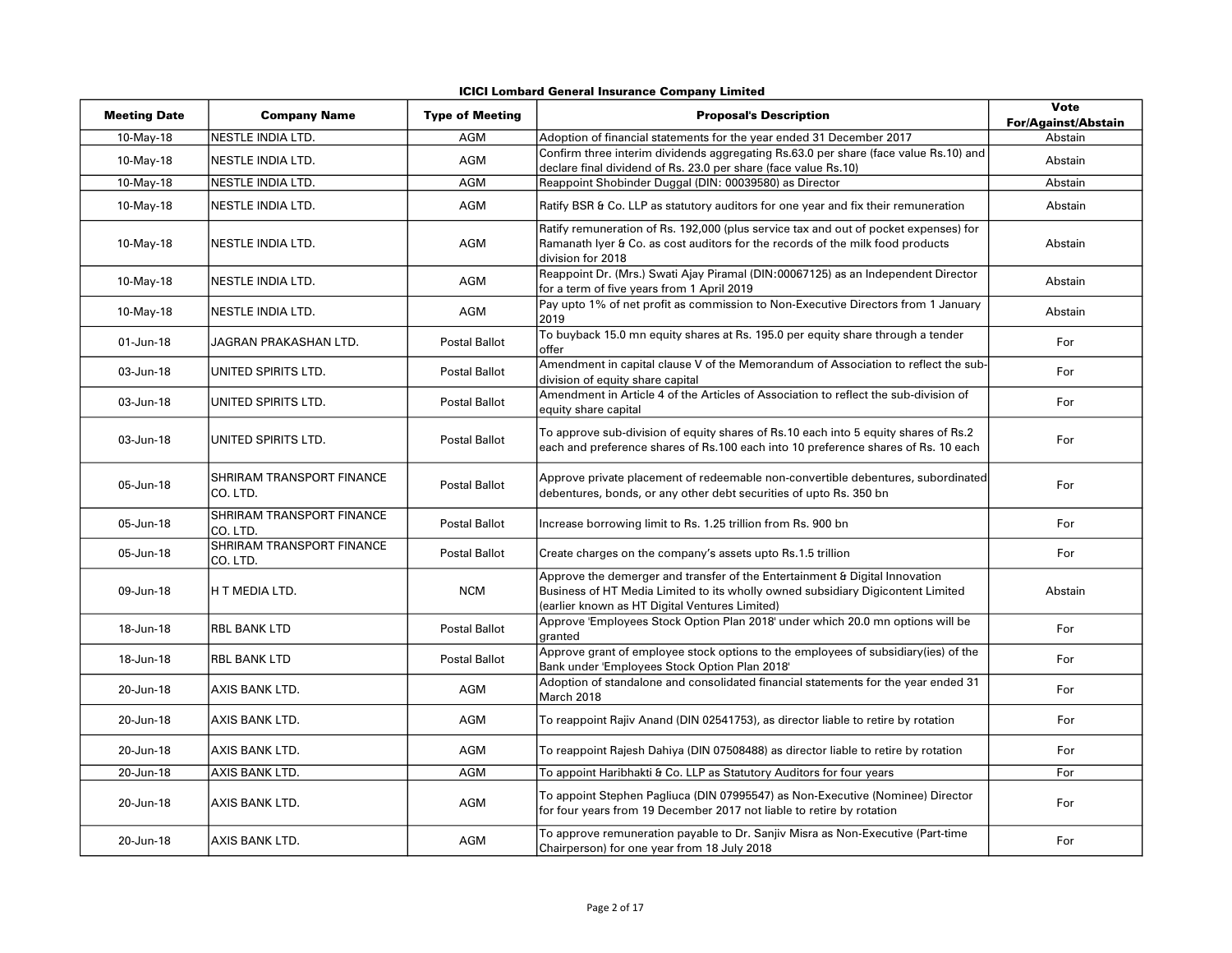|  |  |  | ICICI Lombard General Insurance Company Limited |  |  |
|--|--|--|-------------------------------------------------|--|--|
|--|--|--|-------------------------------------------------|--|--|

| <b>Meeting Date</b> | <b>Company Name</b>          | <b>Type of Meeting</b> | <b>Proposal's Description</b>                                                                                                                                                                            | <b>Vote</b><br><b>For/Against/Abstain</b> |
|---------------------|------------------------------|------------------------|----------------------------------------------------------------------------------------------------------------------------------------------------------------------------------------------------------|-------------------------------------------|
| 20-Jun-18           | AXIS BANK LTD.               | <b>AGM</b>             | To approve revision in remuneration of Managing Director & CEO, Shikha Sharma<br>from 1 June 2018 till 31 December 2018                                                                                  | For                                       |
| 20-Jun-18           | AXIS BANK LTD.               | <b>AGM</b>             | To approve revision in remuneration of Deputy Managing Director, V. Srinivasan<br>from 1 June 2018                                                                                                       | For                                       |
| 20-Jun-18           | AXIS BANK LTD.               | AGM                    | To approve revision in remuneration of Executive Director (Retail Banking), Rajiv<br>Anand from 1 June 2018 for one year                                                                                 | For                                       |
| 20-Jun-18           | AXIS BANK LTD.               | AGM                    | To approve revision in remuneration of Executive Director (Corporate Centre), Rajesh<br>Dahiya from 1 June 2018 for one year                                                                             | For                                       |
| 20-Jun-18           | AXIS BANK LTD.               | AGM                    | To increase borrowing limits from Rs 1500 bn to Rs 2000 bn                                                                                                                                               | For                                       |
| 20-Jun-18           | AXIS BANK LTD.               | AGM                    | To approve borrowing/raising funds in Indian Currency/Foreign Currency by issue of<br>debt instruments including but not limited to bonds and non-convertible debentures<br>for an amount upto Rs 350 bn | For                                       |
| 23-Jun-18           | <b>INFOSYS LTD.</b>          | AGM                    | Adoption of standalone & consolidated financial statements for the year ended 31<br>March 2018                                                                                                           | For                                       |
| 23-Jun-18           | <b>INFOSYS LTD.</b>          | AGM                    | Approve final dividend of Rs. 20.5 and special dividend of Rs 10.0 per share and<br>confirm interim dividend of Rs 13.0 per share of face value Rs 5.0                                                   | For                                       |
| 23-Jun-18           | <b>INFOSYS LTD.</b>          | AGM                    | Reappoint U B Pravin Rao as director liable to retire by rotation                                                                                                                                        | For                                       |
| 23-Jun-18           | <b>INFOSYS LTD.</b>          | AGM                    | Ratify the appointment of Deloitte Haskins & Sells as statutory auditors for a period of<br>one year and to fix their remuneration                                                                       | For                                       |
| 29-Jun-18           | H D F C BANK LTD.            | AGM                    | Adoption of financial statements (standalone and consolidated) for the year ended 31<br>March 2018                                                                                                       | For                                       |
| 29-Jun-18           | H D F C BANK LTD.            | AGM                    | To declare dividend of Rs. 13.0 per equity share (face value Rs. 2)                                                                                                                                      | For                                       |
| 29-Jun-18           | IH D F C BANK LTD.           | <b>AGM</b>             | To reappoint Keki Mistry (DIN 00008886) as director liable to retire by rotation                                                                                                                         | For                                       |
| 29-Jun-18           | IH D F C BANK LTD.           | <b>AGM</b>             | To appoint S. R. Batliboi & Co., LLP as statutory auditors at an annual remuneration<br>of Rs. 19.0 mn for FY19                                                                                          | For                                       |
| 29-Jun-18           | H D F C BANK LTD.            | AGM                    | To ratify and approve related party transactions with Housing Development Finance<br>Corporation Limited ("HDFC Limited") for FY19                                                                       | For                                       |
| 29-Jun-18           | H D F C BANK LTD.            | AGM                    | To ratify and approve the related party transactions with HDB Financial Services<br>Limited ("HDBFSL") for FY19                                                                                          | For                                       |
| 29-Jun-18           | H D F C BANK LTD.            | AGM                    | To issue debt securities up to Rs. 500.0 bn on private placement basis                                                                                                                                   | For                                       |
| 29-Jun-18           | HINDUSTAN UNILEVER LTD.      | <b>AGM</b>             | Adoption of financial statements for the year ended 31 March 2018                                                                                                                                        | For                                       |
| 29-Jun-18           | HINDUSTAN UNILEVER LTD.      | <b>AGM</b>             | Ratify interim dividend of Rs. 8 per share and declare final dividend of Rs. 12 per<br>share of face value Re. 1.0 each                                                                                  | For                                       |
| 29-Jun-18           | HINDUSTAN UNILEVER LTD.      | <b>AGM</b>             | Reappoint Pradeep Banerjee as Director                                                                                                                                                                   | For                                       |
| 29-Jun-18           | HINDUSTAN UNILEVER LTD.      | AGM                    | Reappoint Dev Bajpai as Director                                                                                                                                                                         | For                                       |
| 29-Jun-18           | HINDUSTAN UNILEVER LTD.      | <b>AGM</b>             | Reappoint Srinivas Phatak as director                                                                                                                                                                    | For                                       |
| 29-Jun-18           | HINDUSTAN UNILEVER LTD.      | AGM                    | Reappoint Sanjiv Mehta as Managing Director and CEO for five years with effect from<br>10 October 2018 and fix his remuneration                                                                          | For                                       |
| 29-Jun-18           | HINDUSTAN UNILEVER LTD.      | AGM                    | Ratify remuneration of Rs 1.1 mn for RA & Co. as cost auditors for FY19                                                                                                                                  | For                                       |
| 20-Jul-18           | Bajaj Holdings & Invst. Ltd. | AGM                    | Adoption of standalone and consolidated financial statements for the year ended 31<br>March 2018                                                                                                         | For                                       |
| 20-Jul-18           | Bajaj Holdings & Invst. Ltd. | AGM                    | Approve dividend of Rs 40.0 per share of face value Rs 10.0 each                                                                                                                                         | For                                       |
| 20-Jul-18           | Bajaj Holdings & Invst. Ltd. | <b>AGM</b>             | Reappoint Rahul Bajaj as Non-Executive Non-Independent Director                                                                                                                                          | For                                       |
| 20-Jul-18           | Bajaj Holdings & Invst. Ltd. | AGM                    | Authorize the board to fix remuneration for SRBC & Co LLP as statutory auditors from<br>FY19 till FY22                                                                                                   | For                                       |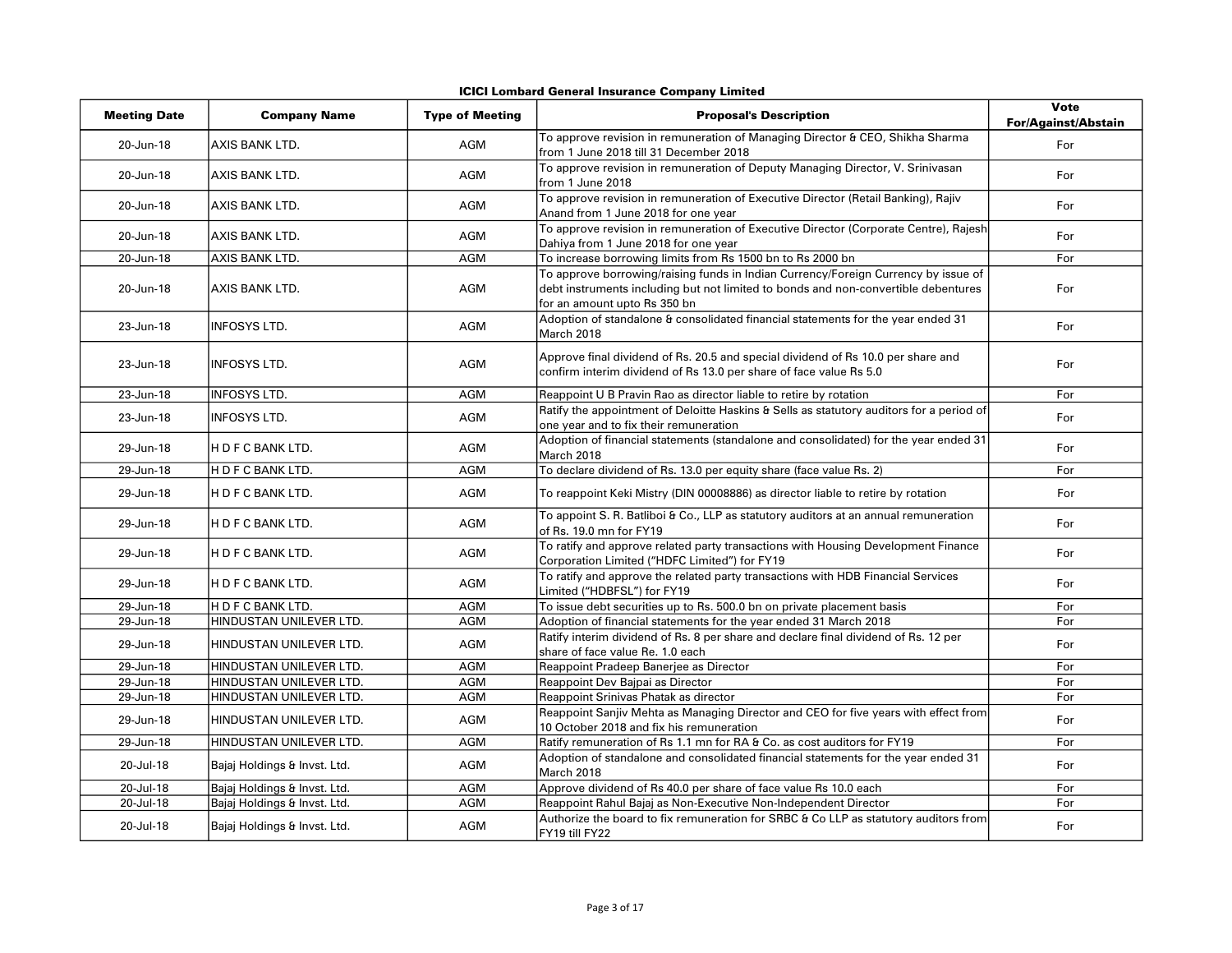|  |  |  | ICICI Lombard General Insurance Company Limited |  |  |
|--|--|--|-------------------------------------------------|--|--|
|--|--|--|-------------------------------------------------|--|--|

| <b>Meeting Date</b> | <b>Company Name</b>                | <b>Type of Meeting</b> | <b>Proposal's Description</b>                                                                                                                        | <b>Vote</b><br>For/Against/Abstain |
|---------------------|------------------------------------|------------------------|------------------------------------------------------------------------------------------------------------------------------------------------------|------------------------------------|
| 20-Jul-18           | Bajaj Holdings & Invst. Ltd.       | AGM                    | Appoint Dr. Naushad Forbes as Independent Director for five years with effect from<br>15 September 2017                                              | For                                |
| 24-Jul-18           | Bharti Infratel Ltd.               | AGM                    | Adoption of standalone and consolidated financial statements for the year ended 31<br>March 2018                                                     | For                                |
| 24-Jul-18           | Bharti Infratel Ltd.               | <b>AGM</b>             | Approve final dividend of Rs 14.0 per share of face value Rs 10.0 each                                                                               | For                                |
| 24-Jul-18           | Bharti Infratel Ltd.               | AGM                    | Reappoint Tao Yih Arthur Lang as Non-Executive Non-Independent Director                                                                              | For                                |
| 24-Jul-18           | Bharti Infratel Ltd.               | AGM                    | Ratify Deloitte Haskins & Sells LLP as statutory auditors for four years and fix their<br>remuneration                                               | For                                |
| 24-Jul-18           | Bharti Infratel Ltd.               | AGM                    | Appoint Anita Kapur as Independent Director for five years with effect from 17<br>January 2018                                                       | For                                |
| 24-Jul-18           | Bharti Infratel Ltd.               | <b>AGM</b>             | Reappoint Akhil Gupta as Executive Chairperson for five years with effect from 1<br>August 2018 and fix his remuneration                             | For                                |
| 24-Jul-18           | Bharti Infratel Ltd.               | <b>AGM</b>             | Approve related party transactions with Bharti Airtel Limited                                                                                        | Against                            |
| 25-Jul-18           | Everest Industries Ltd.            | AGM                    | Adoption of standalone and consolidated financial statements for the year ended 31<br>March 2018                                                     | For                                |
| 25-Jul-18           | Everest Industries Ltd.            | AGM                    | Declare dividend of Rs.6.50 per equity share of face value Rs.10 each                                                                                | For                                |
| 25-Jul-18           | Everest Industries Ltd.            | <b>AGM</b>             | Reappoint Y Srinivasa Rao (DIN 01289086) as Director                                                                                                 | For                                |
| 25-Jul-18           | Everest Industries Ltd.            | <b>AGM</b>             | Ratify SR Batliboi & Co. as statutory auditors and fix their remuneration                                                                            | For                                |
| 25-Jul-18           | Everest Industries Ltd.            | AGM                    | Revise remuneration payable to Y Srinivasa Rao with effect from 1 April 2018                                                                         | For                                |
| 25-Jul-18           | Everest Industries Ltd.            | AGM                    | Approve remuneration of Rs.480,000 payable to Chandra Wadhwa & Co, cost<br>auditors for FY19                                                         | For                                |
| 25-Jul-18           | Everest Industries Ltd.            | AGM                    | Approve 'Employees' Stock Option Scheme 2018' to grant 180,000 stock options at<br>an exercise price of a maximum 15% discount to market price       | For                                |
| 25-Jul-18           | Everest Industries Ltd.            | AGM                    | Continuation of ML Gupta (DIN: 00088685) as Independent Director of the company<br>until the end of his term term i.e. 30 September 2019             | Against                            |
| 26-Jul-18           | Shriram Transport Finance Co. Ltd. | AGM                    | Adoption of standalone and consolidated financial statements for the year ended 31<br>March 2018                                                     | For                                |
| 26-Jul-18           | Shriram Transport Finance Co. Ltd. | AGM                    | Confirm interim dividend of Rs.5 per share and declare final dividend of Rs.6 per<br>share                                                           | For                                |
| 26-Jul-18           | Shriram Transport Finance Co. Ltd. | AGM                    | Reappoint Puneet Bhatia as a Director                                                                                                                | Against                            |
| 26-Jul-18           | Shriram Transport Finance Co. Ltd. | AGM                    | Ratify Haribhakti & Co and Pijush Gupta & Co. as joint statutory auditors and fix<br>remuneration of Rs.5.25 mn and Rs.3.15 mn respectively for FY19 | For                                |
| 27-Jul-18           | ITCLtd.                            | AGM                    | Adoption of standalone and consolidated financial statements for the year ended 31<br>March 2018                                                     | For                                |
| 27-Jul-18           | I T C Ltd.                         | <b>AGM</b>             | Approve final dividend of Rs 5.15 per share of face value Re 1.0 each                                                                                | For                                |
| 27-Jul-18           | I T C Ltd.                         | <b>AGM</b>             | Reappoint Nakul Anand (DIN: 00022279) as a Director                                                                                                  | For                                |
| 27-Jul-18           | ITCLtd.                            | <b>AGM</b>             | Reappoint Sanjiv Puri (DIN: 00280529) as a Director                                                                                                  | For                                |
| 27-Jul-18           | ITCLtd.                            | AGM                    | Ratification of Deloitte Haskins & Sells as statutory auditor and to fix their<br>remuneration at Rs.29.5mn for FY19                                 | Against                            |
| 27-Jul-18           | ITCLtd.                            | AGM                    | Appoint John Pulinthanam (DIN: 07881040) as Non-Executive Director for a period of<br>three years from 27 July 2018                                  | For                                |
| 27-Jul-18           | ITCLtd.                            | AGM                    | Approve re-designation of Sanjiv Puri (DIN: 00280529) to Managing Director from<br>CEO & Whole-time Director from 16 May 2018                        | For                                |
| 27-Jul-18           | ITCLtd.                            | AGM                    | Reappoint Sanjiv Puri (DIN: 00280529) as Managing Director for a period of five<br>years with effect from 22 July 2019 and fix his remuneration      | For                                |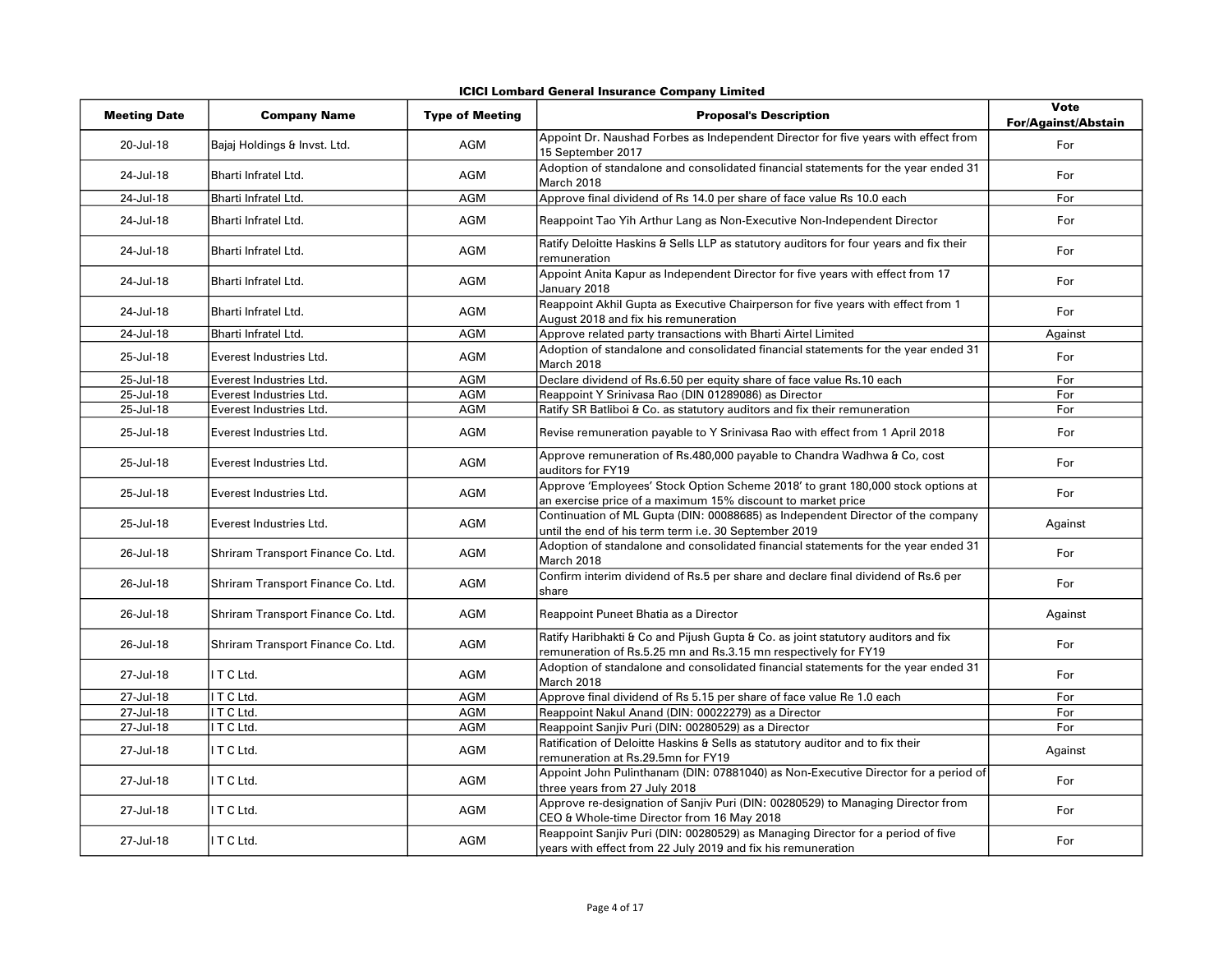|  |  |  | ICICI Lombard General Insurance Company Limited |  |  |
|--|--|--|-------------------------------------------------|--|--|
|--|--|--|-------------------------------------------------|--|--|

| <b>Meeting Date</b> | <b>Company Name</b>         | <b>Type of Meeting</b> | <b>Proposal's Description</b>                                                                                                                                                                                                                                         | Vote<br><b>For/Against/Abstain</b> |
|---------------------|-----------------------------|------------------------|-----------------------------------------------------------------------------------------------------------------------------------------------------------------------------------------------------------------------------------------------------------------------|------------------------------------|
| 27-Jul-18           | ITCLtd.                     | AGM                    | Reappoint Nakul Anand (DIN: 00022279) as Whole-time Director for a period of two<br>years with effect from 3 January 2019 and fix his remuneration                                                                                                                    | For                                |
| 27-Jul-18           | ITCLtd.                     | AGM                    | Reappoint Rajiv Tandon (DIN: 00042227) as Whole-time Director for a period of two<br>years with effect from 22 July 2019 and fix his remuneration                                                                                                                     | For                                |
| 27-Jul-18           | ITCLtd.                     | AGM                    | Approve remuneration benefits of Yogesh Chander Deveshwar (DIN: 00044171) as a<br>Non-Executive Chairperson from 1 April 2019 to 4 February 2020                                                                                                                      | Against                            |
| 27-Jul-18           | I T C Ltd.                  | AGM                    | Reappoint Yogesh Chander Deveshwar (DIN: 00044171) as the Non-Executive<br>Chairperson of the company from 5 February 2020 to 3 February 2022                                                                                                                         | For                                |
| 27-Jul-18           | ITCLtd.                     | <b>AGM</b>             | Approve the continuation of Sahibzada Syed Habib-ur-Rehman (DIN: 00050862) as<br>an Independent Director from 20 March 2019 to 14 September 2019                                                                                                                      | For                                |
| 27-Jul-18           | ITCLtd.                     | AGM                    | Reappoint Shilabhadra Banerjee (DIN: 02922331) as an Independent Director for a<br>period of five years with effect from 30 July 2019                                                                                                                                 | For                                |
| 27-Jul-18           | ITCLtd.                     | AGM                    | To set annual commission at a maximum of Rs. 10.0 mn for each non-executive<br>director for a period of five years                                                                                                                                                    | For                                |
| 27-Jul-18           | ITCLtd.                     | <b>AGM</b>             | Ratify remuneration of Rs. 450,000 (plus reimbursement of actual expenses) for P.<br>Raju Iyer, cost auditors for the 'Paper and Paperboard' and 'Nicotine Gum' products<br>of the company for the financial year ending 31 March 2019                                | For                                |
| 27-Jul-18           | ITCLtd.                     | AGM                    | Ratify remuneration of Rs. 575,000 (plus reimbursement of actual expenses) for<br>Shome & Banerjee, cost auditors for all products other than the 'Paper and<br>Paperboard' and 'Nicotine Gum' products of the company for the financial year<br>ending 31 March 2019 | For                                |
| 27-Jul-18           | Persistent Systems Ltd.     | AGM                    | Adoption of standalone and consolidated financial statements for the year ended 31<br>March 2018                                                                                                                                                                      | For                                |
| 27-Jul-18           | Persistent Systems Ltd.     | AGM                    | To confirm interim dividend of Rs.7.0 per equity share and to declare final dividend<br>of Rs.3.0 per share on face value Rs.10.0                                                                                                                                     | For                                |
| 27-Jul-18           | Persistent Systems Ltd.     | AGM                    | Reappoint Thomas Kendra (DIN 07406678) as a Non-Executive Non-Independent<br>Director                                                                                                                                                                                 | For                                |
| 27-Jul-18           | Persistent Systems Ltd.     | AGM                    | Appoint Dr. Anant Deep Jhingran (DIN: 05116722) as an Independent Director for<br>five years upto 20 November 2022                                                                                                                                                    | For                                |
| 27-Jul-18           | Persistent Systems Ltd.     | AGM                    | Appoint Prof. Deepak B. Phatak (DIN: 00046205) as an Independent Director for five<br>years upto 23 April 2023                                                                                                                                                        | For                                |
| 27-Jul-18           | Persistent Systems Ltd.     | AGM                    | Appoint Guy Eiferman (DIN: 08101854) as an Independent Director for five years<br>upto 23 April 2023                                                                                                                                                                  | For                                |
| 27-Jul-18           | Persistent Systems Ltd.     | AGM                    | Appoint Sunil Sapre (DIN: 06475949) as Executive Director for three years from 27<br>January 2018 and fix his remuneration                                                                                                                                            | For                                |
| 27-Jul-18           | MPS Ltd.                    | AGM                    | Adoption of standalone and consolidated financial statements for the year ended 31<br>March 2018                                                                                                                                                                      | For                                |
| 27-Jul-18           | M P S Ltd.                  | <b>AGM</b>             | Reappoint Yamini Tandon (DIN: 06937633) as Director                                                                                                                                                                                                                   | Against                            |
| 27-Jul-18           | MPSLtd.                     | AGM                    | Approve final dividend of Rs.12 per share of face value Rs.10.0 each                                                                                                                                                                                                  | For                                |
| 27-Jul-18           | MPS Ltd.                    | AGM                    | Appoint Ambarish Raghuvanshi (DIN:00233858) as an Independent Director for a<br>period of five years from 1 May 2018                                                                                                                                                  | For                                |
| 27-Jul-18           | <b>Equitas Holdings Ltd</b> | AGM                    | Adoption of standalone and consolidated financial statements for the year ended 31<br>March 2018                                                                                                                                                                      | For                                |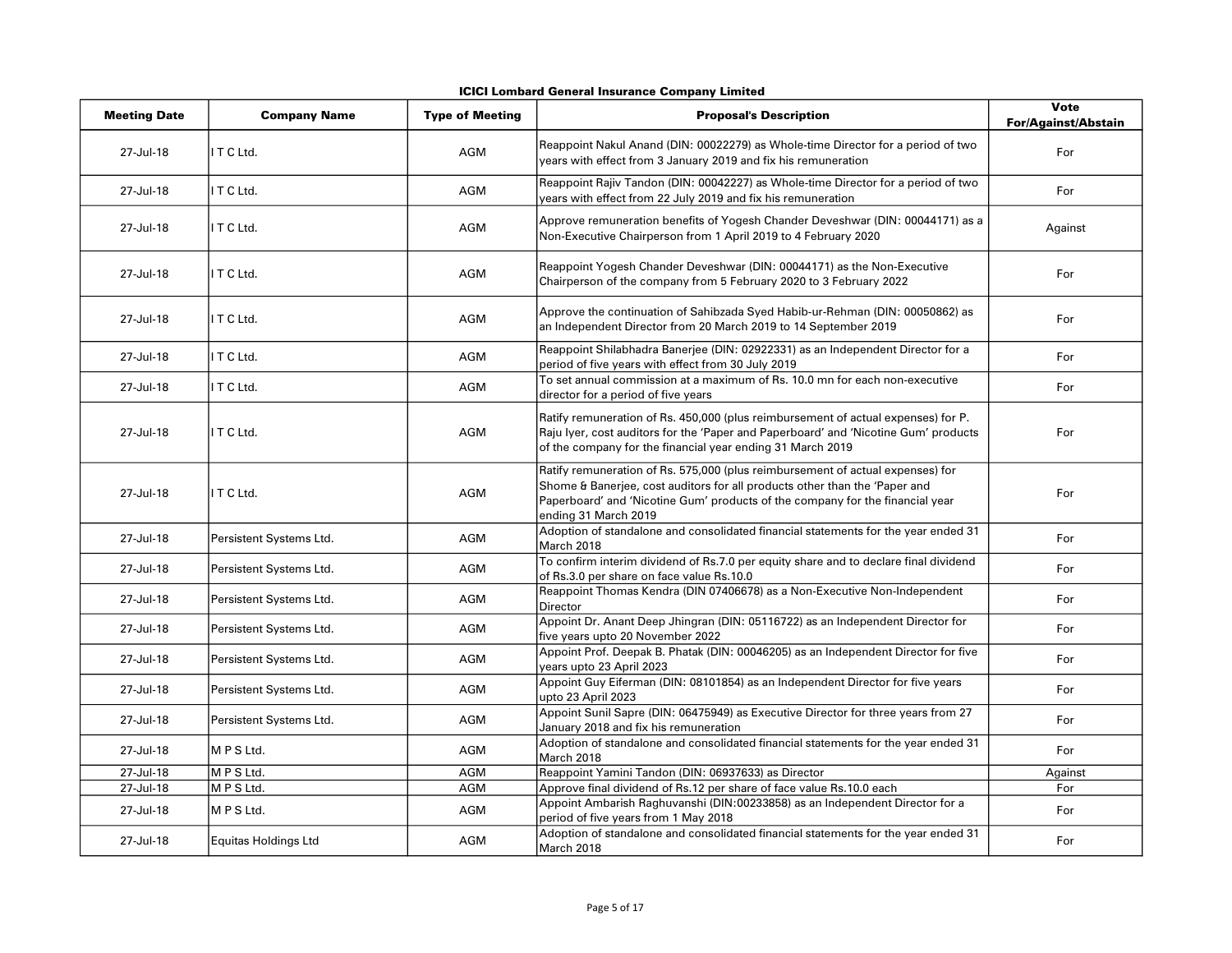| <b>Meeting Date</b> | <b>Company Name</b>                               | <b>Type of Meeting</b> | <b>Proposal's Description</b>                                                                                                                                                     | Vote<br><b>For/Against/Abstain</b> |
|---------------------|---------------------------------------------------|------------------------|-----------------------------------------------------------------------------------------------------------------------------------------------------------------------------------|------------------------------------|
| 27-Jul-18           | Equitas Holdings Ltd                              | AGM                    | Reappoint Bhaskar S as a Director                                                                                                                                                 | For                                |
| 27-Jul-18           | <b>Equitas Holdings Ltd</b>                       | <b>AGM</b>             | Ratify S. R. Batliboi & Associates LLP as statutory auditors for FY19                                                                                                             | For                                |
| 27-Jul-18           | <b>Equitas Holdings Ltd</b>                       | AGM                    | Appoint Viswanatha Prasad S as an Independent Director for a period of five years<br>w.e.f 26 October 2017                                                                        | For                                |
| 27-Jul-18           | Pnb Housing Finance Ltd                           | <b>AGM</b>             | Adoption of financial statements for the year ended 31 March 2018                                                                                                                 | For                                |
| 27-Jul-18           | Pnb Housing Finance Ltd                           | <b>AGM</b>             | Approve dividend of Rs.9.0 per share of face value Rs.10.0 each                                                                                                                   | For                                |
| 27-Jul-18           | Pnb Housing Finance Ltd                           | <b>AGM</b>             | Reappoint Sunil Mehta as Non-Executive Non-Independent Director                                                                                                                   | For                                |
| 27-Jul-18           | Pnb Housing Finance Ltd                           | AGM                    | Reappoint B R Maheswari & Co LLP as statutory auditors for five years and fix their<br>remuneration                                                                               | For                                |
| 27-Jul-18           | Pnb Housing Finance Ltd                           | AGM                    | Appoint Jayant Dang as Independent Director for five years with effect from 15<br>March 2018                                                                                      | For                                |
| 27-Jul-18           | Pnb Housing Finance Ltd                           | AGM                    | Increase borrowing limit to Rs.900 bn from Rs.800 bn, authorize board to create<br>charges on assets to secure borrowings and issue non-convertible debentures upto<br>Rs. 450 bn | For                                |
| 27-Jul-18           | Pnb Housing Finance Ltd                           | <b>AGM</b>             | Increase the investment limit for Foreign Portfolio Investors (FPIs) to 74% from 24%<br>of the paid-up capital                                                                    | For                                |
| 27-Jul-18           | Pnb Housing Finance Ltd                           | <b>AGM</b>             | Approve PNB Housing Employees Stock Option Scheme II, 2018 (ESOP 2018) under<br>which 2.4 mn stock options will be issued                                                         | For                                |
| 30-Jul-18           | <b>Housing Development Finance</b><br>Corpn. Ltd. | <b>AGM</b>             | Adoption of standalone and consolidated financial statements for the year ended 31<br>March 2018                                                                                  | For                                |
| 30-Jul-18           | <b>Housing Development Finance</b><br>Corpn. Ltd. | AGM                    | Confirm interim dividend of Rs. 3.5 per share and approve final dividend of Rs 16.5<br>per share of face value Rs 2.0 each                                                        | For                                |
| 30-Jul-18           | <b>Housing Development Finance</b><br>Corpn. Ltd. | <b>AGM</b>             | Appoint Upendra Kumar Sinha (DIN:00010336) as Independent Director for five<br>years from 30 April 2018                                                                           | For                                |
| 30-Jul-18           | <b>Housing Development Finance</b><br>Corpn. Ltd. | AGM                    | Appoint Jalaj Ashwin Dani (DIN:00019080) as Independent Director for five years<br>from 30 April 2018                                                                             | For                                |
| 30-Jul-18           | <b>Housing Development Finance</b><br>Corpn. Ltd. | <b>AGM</b>             | Ratify the directorship of B S Mehta (DIN: 00035019) till 20 July 2019 (present term<br>as Independent Director)                                                                  | For                                |
| 30-Jul-18           | <b>Housing Development Finance</b><br>Corpn. Ltd. | <b>AGM</b>             | Ratify the directorship of Dr. Bimal Jalan (DIN: 00449491) till 20 July 2019 (present<br>term as Independent Director)                                                            | For                                |
| 30-Jul-18           | <b>Housing Development Finance</b><br>Corpn. Ltd. | <b>AGM</b>             | Ratify the directorship of J. J. Irani (DIN: 00311104) till 20 July 2019 (present term as<br>Independent Director)                                                                | For                                |
| 30-Jul-18           | <b>Housing Development Finance</b><br>Corpn. Ltd. | <b>AGM</b>             | Approve reappointment of Deepak Parekh (DIN: 00009078) as director liable to retire<br>by rotation                                                                                | For                                |
| 30-Jul-18           | <b>Housing Development Finance</b><br>Corpn. Ltd. | <b>AGM</b>             | Approve issuance of Non-Convertible Debentures of up to Rs. 850 bn                                                                                                                | For                                |
| 30-Jul-18           | <b>Housing Development Finance</b><br>Corpn. Ltd. | <b>AGM</b>             | Approve related party transactions with HDFC Bank for FY19                                                                                                                        | For                                |
| 30-Jul-18           | <b>Housing Development Finance</b><br>Corpn. Ltd. | <b>AGM</b>             | Approve increase in borrowing limits from Rs 3.5 trillion to Rs 5.0 trillion                                                                                                      | For                                |
| 30-Jul-18           | <b>Housing Development Finance</b><br>Corpn. Ltd. | <b>AGM</b>             | Approve reappointment of Keki Mistry (DIN: 00008886) as MD (VC & CEO) for three<br>years from 14 November 2018 and to fix his remuneration                                        | For                                |
| 30-Jul-18           | Godrej Consumer Products Ltd.                     | <b>AGM</b>             | Adoption of financial statements for the year ended 31 March 2018                                                                                                                 | For                                |
| 30-Jul-18           | Godrej Consumer Products Ltd.                     | <b>AGM</b>             | To confirm interim dividend of Rs. 10.0 per share (face value Re. 1.0) for FY18                                                                                                   | For                                |
| 30-Jul-18           | Godrej Consumer Products Ltd.                     | <b>AGM</b>             | Reappoint Vivek Gambhir (DIN: 06527810) as the Managing Director                                                                                                                  | For                                |
| 30-Jul-18           | Godrej Consumer Products Ltd.                     | AGM                    | Reappoint Tanya Dubash (DIN: 00026028) as a Non-Executive Non-Independent<br>Director                                                                                             | For                                |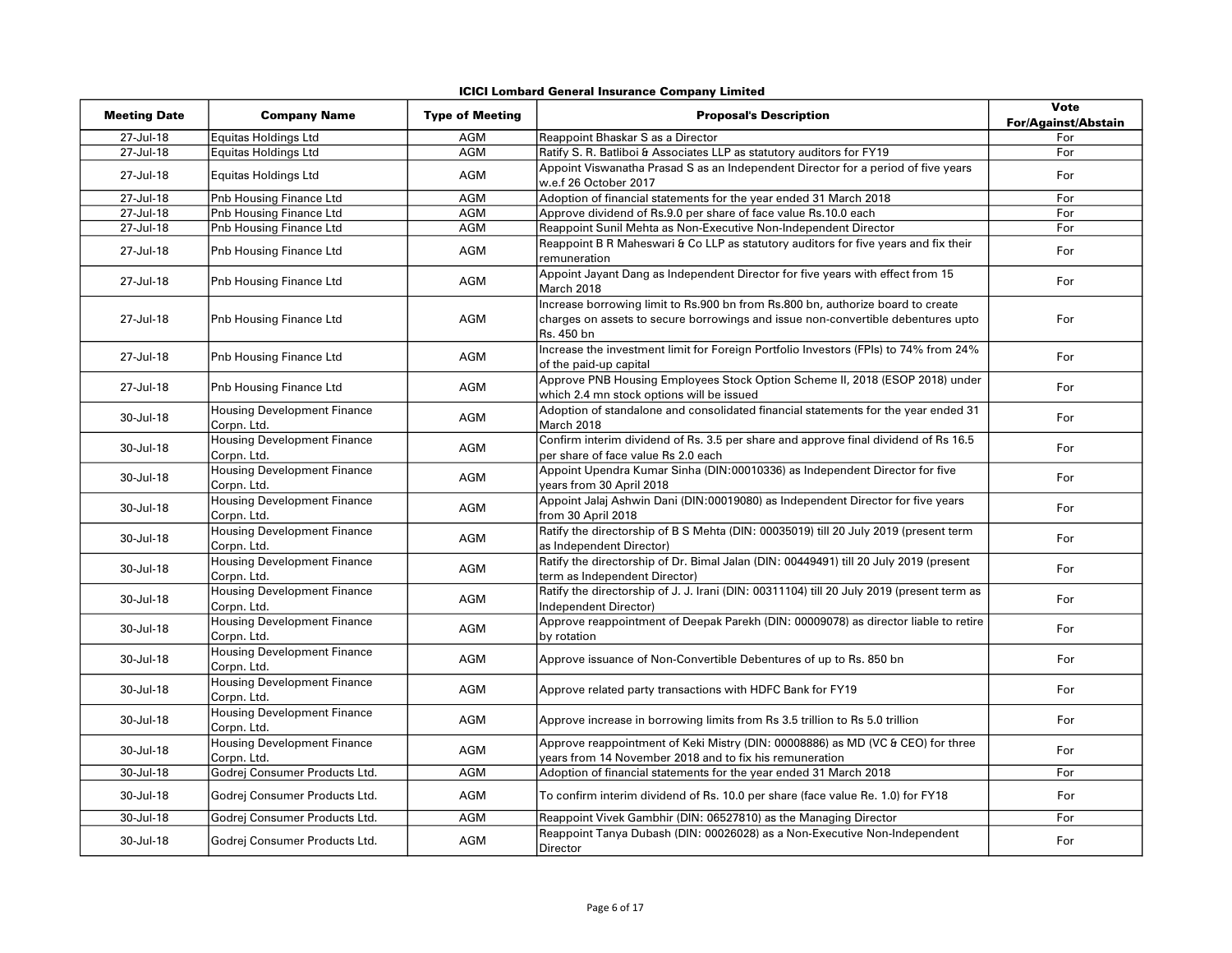| <b>Meeting Date</b> | <b>Company Name</b>                 | <b>Type of Meeting</b> | <b>Proposal's Description</b>                                                                                                       | Vote<br><b>For/Against/Abstain</b> |
|---------------------|-------------------------------------|------------------------|-------------------------------------------------------------------------------------------------------------------------------------|------------------------------------|
| 30-Jul-18           | Godrej Consumer Products Ltd.       | <b>AGM</b>             | Ratify appointment of BSR & Co. LLP as statutory auditors for FY19 and fix their<br>remuneration                                    | For                                |
| 30-Jul-18           | Godrej Consumer Products Ltd.       | <b>AGM</b>             | Approve remuneration of Rs. 0.6 mn for PM Nanabhoy & Co. as cost auditors for<br><b>FY19</b>                                        | For                                |
| 30-Jul-18           | Godrej Consumer Products Ltd.       | <b>AGM</b>             | Appoint Ms. Pippa Armerding (DIN: 08054033) as an Independent Director for a term<br>of five years, w.e.f. 30 Jan 2018              | For                                |
| 30-Jul-18           | Godrej Consumer Products Ltd.       | <b>AGM</b>             | Fix commission for Non-Executive Directors at an amount not exceeding 1% of net<br>profits, till FY20                               | For                                |
| 02-Aug-18           | Marico Ltd.                         | <b>AGM</b>             | Adoption of standalone and consolidated financial statements for the year ended 31<br>March 2018                                    | For                                |
| 02-Aug-18           | Marico Ltd.                         | <b>AGM</b>             | Reappoint Rajen Mariwala (DIN: 00007246) as a Non-Executive Non-Independent<br><b>Director</b>                                      | For                                |
| 02-Aug-18           | Marico Ltd.                         | <b>AGM</b>             | Ratify BSR & Co. LLP as statutory auditors and fix their remuneration                                                               | For                                |
| 02-Aug-18           | Marico Ltd.                         | <b>AGM</b>             | Ratify remuneration of Rs.900,000 for Ashwin Solanki & Associates as cost auditors<br>for FY19                                      | For                                |
| 02-Aug-18           | <b>Torrent Pharmaceuticals Ltd.</b> | <b>AGM</b>             | Adoption of standalone and consolidated financial statements for the year ended 31<br>March 2018                                    | For                                |
| 02-Aug-18           | Torrent Pharmaceuticals Ltd.        | <b>AGM</b>             | Confirm interim dividend of Rs.9.0 per equity share and declare final dividend of<br>Rs.5.0 per equity share (face value of Rs.5.0) | For                                |
| 02-Aug-18           | Torrent Pharmaceuticals Ltd.        | <b>AGM</b>             | Not fill casual vacancy caused by retirement of Markand Bhatt (DIN 00061955)                                                        | For                                |
| 02-Aug-18           | Torrent Pharmaceuticals Ltd.        | <b>AGM</b>             | To continue the appointment of B S R & Co. LLP as statutory auditors, without<br>ratification, till the end of their term in FY22   | For                                |
| 02-Aug-18           | Torrent Pharmaceuticals Ltd.        | <b>AGM</b>             | Ratify remuneration of Rs. 800,000 payable to M/s Kirit Mehta & Co, cost auditors for<br><b>FY19</b>                                | For                                |
| 02-Aug-18           | <b>Torrent Pharmaceuticals Ltd.</b> | <b>AGM</b>             | Appoint (Ms.) Ameera Shah (DIN 00208095) as Independent Director for a term of<br>three years                                       | For                                |
| 02-Aug-18           | Torrent Pharmaceuticals Ltd.        | <b>AGM</b>             | Reappoint Shailesh Haribhakti (DIN 00007347) as Independent Director for a term of<br>five years with effect from 1 April 2019      | For                                |
| 02-Aug-18           | <b>Torrent Pharmaceuticals Ltd.</b> | <b>AGM</b>             | Reappoint Haigreve Khaitan (holding DIN 00005290) as Independent Director for a<br>term of five years with effect from 1 April 2019 | Against                            |
| 02-Aug-18           | Torrent Pharmaceuticals Ltd.        | <b>AGM</b>             | Appoint Aman Mehta as General Manager, holding office of profit, with effect from 3<br>August 2018                                  | Against                            |
| 03-Aug-18           | Deepak Nitrite Ltd.                 | <b>AGM</b>             | Adoption of standalone and consolidated financial statements for the year ended 31<br>March 2018                                    | For                                |
| 03-Aug-18           | Deepak Nitrite Ltd.                 | <b>AGM</b>             | To declare final dividend of Rs.1.3 per share on face value Rs.2.0                                                                  | For                                |
| 03-Aug-18           | Deepak Nitrite Ltd.                 | <b>AGM</b>             | Reappoint Maulik Mehta (DIN: 05227290) as an Executive Director                                                                     | For                                |
| 03-Aug-18           | Deepak Nitrite Ltd.                 | AGM                    | Ratify Deloitte Haskins & Sells LLP's appointment as statutory auditors for the next<br>four years and fix their remuneration       | For                                |
| 03-Aug-18           | Deepak Nitrite Ltd.                 | AGM                    | Reappoint Umesh Asaikar (DIN:06595059) as Executive Director and CEO from 9 May<br>2018 to 31 May 2020 and fix his remuneration     | For                                |
| 03-Aug-18           | Deepak Nitrite Ltd.                 | AGM                    | Approve remuneration of Rs.60,000 for Somnath Mukherjee as cost auditors for<br>FY18 and FY19                                       | For                                |
| 03-Aug-18           | <b>Rbl Bank Ltd</b>                 | <b>AGM</b>             | Adoption of standalone financial statements for the year ended 31 March 2018                                                        | For                                |
| 03-Aug-18           | <b>Rbl Bank Ltd</b>                 | <b>AGM</b>             | Adoption of consolidated financial statements for the year ended 31 March 2018                                                      | For                                |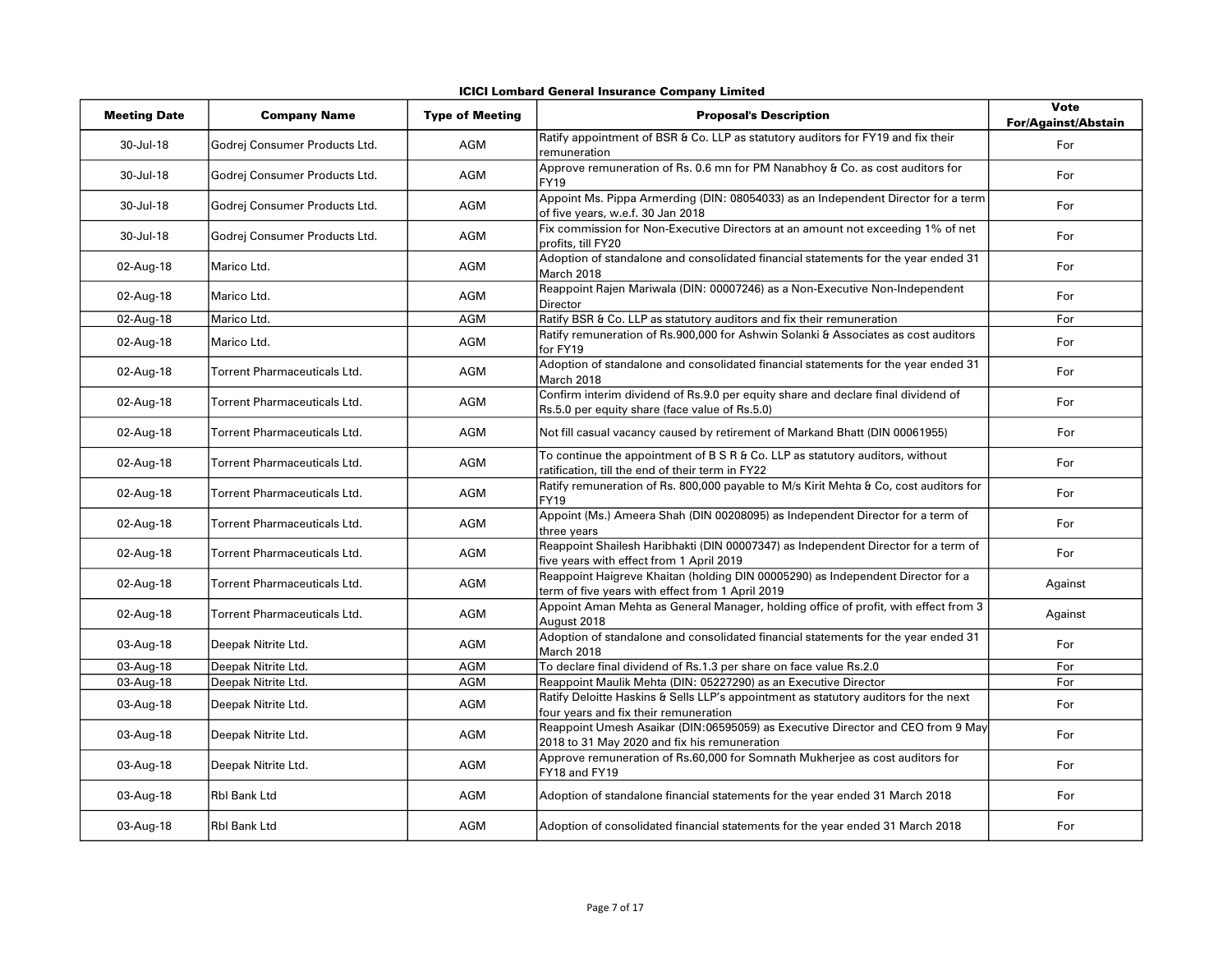| ICICI Lombard General Insurance Company Limited |  |  |  |  |
|-------------------------------------------------|--|--|--|--|
|-------------------------------------------------|--|--|--|--|

| <b>Meeting Date</b> | <b>Company Name</b>                  | <b>Type of Meeting</b> | <b>Proposal's Description</b>                                                                                                                                 | Vote<br><b>For/Against/Abstain</b> |
|---------------------|--------------------------------------|------------------------|---------------------------------------------------------------------------------------------------------------------------------------------------------------|------------------------------------|
| 03-Aug-18           | <b>Rbl Bank Ltd</b>                  | AGM                    | To declare dividend of Rs. 2.1 per share on equity shares of face value Rs. 10                                                                                | For                                |
| 03-Aug-18           | <b>Rbl Bank Ltd</b>                  | <b>AGM</b>             | To reappoint Rajeev Ahuja (DIN 00003545), as director liable to retire by rotation                                                                            | For                                |
| 03-Aug-18           | <b>Rbl Bank Ltd</b>                  | <b>AGM</b>             | To reappoint BSR. & Co. LLP as statutory auditors for a period of two years                                                                                   | For                                |
| 03-Aug-18           | <b>Rbl Bank Ltd</b>                  | <b>AGM</b>             | To approve increase in borrowing limits to Rs 180 bn from Rs 150 bn                                                                                           | For                                |
| 03-Aug-18           | <b>Rbl Bank Ltd</b>                  | <b>AGM</b>             | To issue Long Term Bonds/Non-Convertible Debentures aggregating up to Rs. 25 bn<br>on private placement basis                                                 | For                                |
| 03-Aug-18           | <b>Rbl Bank Ltd</b>                  | <b>AGM</b>             | To approve revision in remuneration of Rajeev Ahuja (DIN 00003545), Executive<br>Director from 21 February 2018                                               | For                                |
| 03-Aug-18           | <b>Rbl Bank Ltd</b>                  | AGM                    | To reappoint Vishwavir Ahuja (DIN 00074994) as MD & CEO for three years from 30<br>June 2018 and fix his remuneration                                         | For                                |
| 03-Aug-18           | <b>Rbl Bank Ltd</b>                  | <b>AGM</b>             | To appoint Vijay Mahajan (DIN 00038794) as non-executive director liable to retire by<br>rotation                                                             | For                                |
| 03-Aug-18           | <b>Rbl Bank Ltd</b>                  | <b>AGM</b>             | To appoint Prakash Chandra (DIN 02839303) as Non-Executive Part-time Chairman<br>and to fix his remuneration                                                  | For                                |
| 03-Aug-18           | Tata Motors Ltd - Dvr                | AGM                    | Adoption of standalone financial statements for the year ended 31 March 2018                                                                                  | For                                |
| 03-Aug-18           | Tata Motors Ltd - Dvr                | AGM                    | Adoption of consolidated financial statements for the year ended 31 March 2018                                                                                | For                                |
| 03-Aug-18           | Tata Motors Ltd - Dvr                | AGM                    | Reappoint Guenter Butschek as a Director                                                                                                                      | For                                |
| 03-Aug-18           | Tata Motors Ltd - Dvr                | AGM                    | Appoint Ms Hanne Birgitte Sorensen as an Independent Director for a period of five<br>years w.e.f 3 January 2018                                              | For                                |
| 03-Aug-18           | Tata Motors Ltd - Dvr                | <b>AGM</b>             | Ratify remuneration of Rs.0.5 mn for Mani & Co. as cost auditors for FY19                                                                                     | For                                |
| 03-Aug-18           | Tata Motors Ltd - Dvr                | AGM                    | Approve issuance of non-convertible debentures (NCDs) on a private placement<br>basis up to Rs.25 bn                                                          | For                                |
| 03-Aug-18           | Tata Motors Ltd - Dvr                | AGM                    | Approve Tata Motors Limited Employees Stock Option Scheme 2018 under which<br>138 mn stock options will be granted                                            | For                                |
| 06-Aug-18           | Britannia Industries Ltd.            | <b>AGM</b>             | Adoption of standalone and consolidated financial statements for the year ended 31<br>March 2018                                                              | For                                |
| 06-Aug-18           | Britannia Industries Ltd.            | <b>AGM</b>             | Declare final dividend of Rs. 25 per equity share (face value Rs. 2.0)                                                                                        | For                                |
| 06-Aug-18           | Britannia Industries Ltd.            | <b>AGM</b>             | Reappoint Jehangir N. Wadia (DIN: 00088831) as Non-Executive Non-Independent<br>Director                                                                      | For                                |
| 06-Aug-18           | Britannia Industries Ltd.            | AGM                    | Appoint Keki Elavia (DIN:00003940) as an Independent Director for a period of five<br>years from 7 August 2017                                                | For                                |
| 06-Aug-18           | Britannia Industries Ltd.            | AGM                    | Reappoint Varun Berry (DIN 05208062) as Managing Director of the Company for a<br>period of five years with effect from 1 April 2019 and fix his remuneration | For                                |
| 06-Aug-18           | Britannia Industries Ltd.            | AGM                    | To continue directorship of Nusli Neville Wadia (DIN: 00015731) as Non- Executive<br>Director                                                                 | For                                |
| 06-Aug-18           | Britannia Industries Ltd.            | AGM                    | To continue directorship of A. K. Hirjee (DIN-00044765) as Non- Executive Director                                                                            | For                                |
| 06-Aug-18           | Britannia Industries Ltd.            | AGM                    | Approve amendments to Britannia Industries Limited Employee Stock Option<br>Scheme ("BIL ESOS")                                                               | For                                |
| 06-Aug-18           | Kovai Medical Center & Hospital Ltd. | AGM                    | Adoption of financial statements for the year ended 31 March 2018                                                                                             | For                                |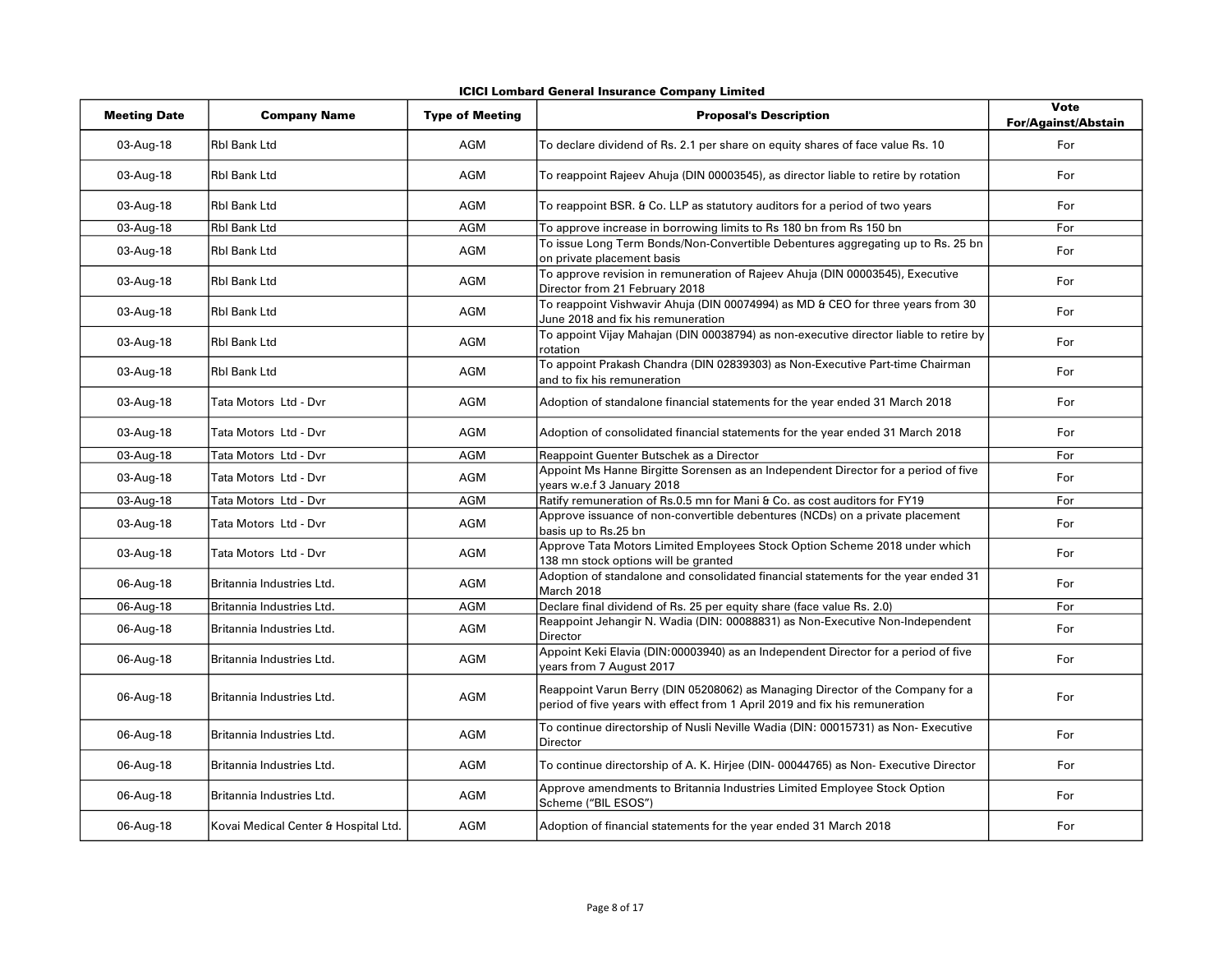| <b>ICICI Lombard General Insurance Company Limited</b> |  |  |  |  |
|--------------------------------------------------------|--|--|--|--|
|--------------------------------------------------------|--|--|--|--|

| <b>Meeting Date</b> | <b>Company Name</b>                  | <b>Type of Meeting</b> | <b>Proposal's Description</b>                                                                                                                                                             | Vote<br><b>For/Against/Abstain</b> |
|---------------------|--------------------------------------|------------------------|-------------------------------------------------------------------------------------------------------------------------------------------------------------------------------------------|------------------------------------|
| 06-Aug-18           | Kovai Medical Center & Hospital Ltd. | <b>AGM</b>             | Declare dividend of Rs.3.0 per equity share of Rs.10.0 each                                                                                                                               | For                                |
| 06-Aug-18           | Kovai Medical Center & Hospital Ltd. | <b>AGM</b>             | Reappoint Dr. M. C. Thirumoorthi (DIN 00129814) as Non-Executive Non-<br>Independent Director liable to retire by rotation                                                                | Against                            |
| 06-Aug-18           | Kovai Medical Center & Hospital Ltd. | <b>AGM</b>             | Appoint VKS Aiyer & Co. as statutory auditors for a period of five years to fill the<br>casual vacancy caused by the resignation of Haribhakti & Co. LLP                                  | For                                |
| 06-Aug-18           | Kovai Medical Center & Hospital Ltd. | AGM                    | Reappoint Dr. Mohan S Gounder (DIN 02479218) as Joint Managing Director for a<br>period of five years beginning 19 July 2018 and fix his remuneration                                     | For                                |
| 06-Aug-18           | Kovai Medical Center & Hospital Ltd. | AGM                    | Reappoint Dr. Arun N Palaniswami (DIN 02706099) as Whole-time Director for a<br>period of five years beginning 25 September 2018 and fix his remuneration                                 | For                                |
| 06-Aug-18           | Kovai Medical Center & Hospital Ltd. | <b>AGM</b>             | Ratify remuneration of Rs.300,000 for V.Sakthivel (Membership No.23292), Partner,<br>M/s RKMS & Associates, as cost auditors for FY19                                                     | For                                |
| 07-Aug-18           | CI Educate Ltd                       | AGM                    | Adoption of financial statements for the year ended 31 March 2018                                                                                                                         | For                                |
| 07-Aug-18           | CI Educate Ltd                       | <b>AGM</b>             | Reappoint Gautam Puri (DIN: 00033548) as director liable to retire by rotation                                                                                                            | For                                |
| 07-Aug-18           | CI Educate Ltd                       | <b>AGM</b>             | Reappoint Nikhil Mahajan (DIN: 00033404) as director liable to retire by rotation                                                                                                         | For                                |
| 07-Aug-18           | CI Educate Ltd                       | <b>AGM</b>             | Ratify Haribhakti & Co. LLP as statutory auditors for FY19 and fix their remuneration                                                                                                     | For                                |
| 07-Aug-18           | CI Educate Ltd                       | <b>AGM</b>             | Appoint Sushil Kumar Roongta (DIN: 00309302), as Independent Director for a<br>period of five years from 13 March 2018                                                                    | For                                |
| 07-Aug-18           | CI Educate Ltd                       | <b>AGM</b>             | Approve the remuneration of Rs 0.1 payable to cost auditor for FY19                                                                                                                       | For                                |
| 07-Aug-18           | CI Educate Ltd                       | <b>AGM</b>             | Approve the renewal of the amended and restated 'Career Launcher Employee Stock<br>Options Plan 2014' (CL ESOP Plan 2014) for a period of three years commencing<br>from 5 September 2018 | For                                |
| 07-Aug-18           | CI Educate Ltd                       | <b>AGM</b>             | Approve payment of commission to Non-Executive Directors upto 1% of net profits<br>for a period of three years beginning 1 April 2018                                                     | For                                |
| 07-Aug-18           | CI Educate Ltd                       | <b>AGM</b>             | Approve shifting of Registered Office from the National Capital Territory (NCT) of<br>Delhi to the State of Haryana and consequential amendment in the Memorandum of<br>Association       | For                                |
| 07-Aug-18           | Mahindra & Mahindra Ltd.             | AGM                    | Adoption of financial statements for the year ended 31 March 2018                                                                                                                         | For                                |
| 07-Aug-18           | Mahindra & Mahindra Ltd.             | <b>AGM</b>             | Declare dividend of Rs.7.5 per share                                                                                                                                                      | For                                |
| 07-Aug-18           | Mahindra & Mahindra Ltd.             | <b>AGM</b>             | Reappoint Anand G. Mahindra as a Director                                                                                                                                                 | For                                |
| 07-Aug-18           | Mahindra & Mahindra Ltd.             | <b>AGM</b>             | Ratify remuneration of Rs.0.75 mn for D C Dave & Co. as cost auditors for FY19                                                                                                            | For                                |
| 07-Aug-18           | Mahindra & Mahindra Ltd.             | <b>AGM</b>             | Reappoint M M Murugappan as an Independent Director for a period of two years<br>w.e.f 8 August 2018                                                                                      | For                                |
| 07-Aug-18           | Mahindra & Mahindra Ltd.             | <b>AGM</b>             | Reappoint Nadir B. Godrej as an Independent Director for a period of two years w.e.f<br>8 August 2018                                                                                     | For                                |
| 07-Aug-18           | Mahindra & Mahindra Ltd.             | AGM                    | Approve issuance of non-convertible debentures (NCDs) on a private placement<br>basis up to Rs.50 bn                                                                                      | For                                |
| 09-Aug-18           | A I A Engineering Ltd.               | <b>AGM</b>             | Adoption of financial statements for the year ended 31 March 2018                                                                                                                         | For                                |
| 09-Aug-18           | A I A Engineering Ltd.               | AGM                    | Confirm an interim dividend of Rs. 8.0 per share (face value Rs. 2.0) for FY18                                                                                                            | For                                |
| 09-Aug-18           | A I A Engineering Ltd.               | <b>AGM</b>             | Reappoint Ms. Bhumika Shodhan (DIN: 02099400) as a Non-Executive Non-<br>Independent Director                                                                                             | For                                |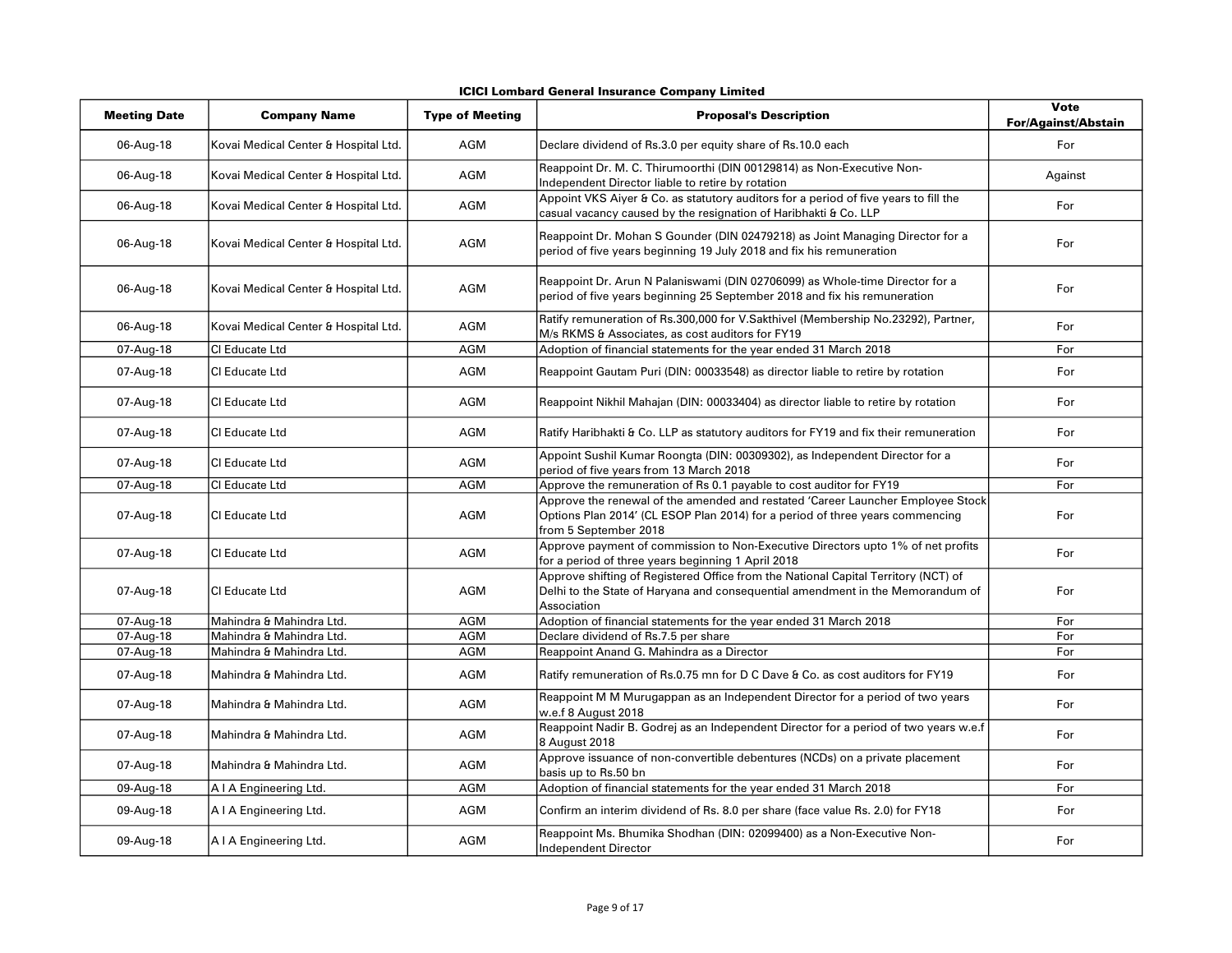| ICICI Lombard General Insurance Company Limited |  |
|-------------------------------------------------|--|
|-------------------------------------------------|--|

| <b>Meeting Date</b> | <b>Company Name</b>     | <b>Type of Meeting</b> | <b>Proposal's Description</b>                                                                                                                                                                                     | Vote<br><b>For/Against/Abstain</b> |
|---------------------|-------------------------|------------------------|-------------------------------------------------------------------------------------------------------------------------------------------------------------------------------------------------------------------|------------------------------------|
| 09-Aug-18           | A I A Engineering Ltd.  | AGM                    | Approve related party transactions with Welcast Steels Ltd., a 74.85 % subsidiary for<br>purchase of goods in FY19                                                                                                | For                                |
| 09-Aug-18           | A I A Engineering Ltd.  | <b>AGM</b>             | Approve remuneration of Rs. 0.4 mn for Kiran J Mehta & Co, as cost auditors for<br>FY19                                                                                                                           | For                                |
| 09-Aug-18           | Galaxy Surfactants Ltd. | <b>AGM</b>             | Adoption of standalone and consolidated financial statements for the year ended 31<br>March 2018                                                                                                                  | For                                |
| 09-Aug-18           | Galaxy Surfactants Ltd. | <b>AGM</b>             | Approve dividend of Rs.7 per equity share of face value Rs.10 each                                                                                                                                                | For                                |
| 09-Aug-18           | Galaxy Surfactants Ltd. | AGM                    | Reappoint Dr. Nirmal Koshti (DIN: 07626499) as Non-Executive Non-Independent<br>Director, liable to retire by rotation                                                                                            | For                                |
| 09-Aug-18           | Galaxy Surfactants Ltd. | AGM                    | Reappoint G Ramakrishnan (DIN: 00264760) as Non-Executive Non-Independent<br>Director, liable to retire by rotation                                                                                               | For                                |
| 09-Aug-18           | Galaxy Surfactants Ltd. | AGM                    | Ratify remuneration of Rs.450,000 payable to Nawal Barde Devdhe & Associates,<br><b>Cost Accountants for FY19</b>                                                                                                 | For                                |
| 09-Aug-18           | Galaxy Surfactants Ltd. | <b>AGM</b>             | Appoint Uday K Kamat (DIN: 00226886) as Non-Executive and Non-Independent<br>Director, from 1 April 2018                                                                                                          | For                                |
| 09-Aug-18           | Galaxy Surfactants Ltd. | AGM                    | Reappoint U Shekhar (DIN: 00265017) as Managing Director from 1 April 2019 to 17<br>February 2024 and fix his remuneration                                                                                        | For                                |
| 09-Aug-18           | Galaxy Surfactants Ltd. | AGM                    | Reappoint Amit Ramakrishnan as Technical Sales Executive and Systems Process<br>Analyst in TRI-K Industries Inc. USA for three years with effect from 1 February 2019                                             | Against                            |
| 09-Aug-18           | Galaxy Surfactants Ltd. | AGM                    | Approval for payment of remuneration by TRI-K Industries Inc., USA (wholly owned<br>subsidiary) to Uday K Kamat (DIN: 00226886) for attending its board meetings for<br>three years with effect from 1 April 2018 | For                                |
| 09-Aug-18           | Galaxy Surfactants Ltd. | AGM                    | Pay upto 1% of net profit as commission to Non-Executive Directors for five years<br>beginning 1 April 2019                                                                                                       | For                                |
| 09-Aug-18           | Galaxy Surfactants Ltd. | AGM                    | Appoint G Ramakrishnan (DIN: 00264760) as a Strategic Advisor for two years<br>beginning 1 June 2018                                                                                                              | For                                |
| 09-Aug-18           | Galaxy Surfactants Ltd. | AGM                    | Appoint Uday K Kamat (DIN: 00226886) as a Strategic Advisor for two years<br>beginning 1 June 2018                                                                                                                | For                                |
| 14-Aug-18           | Cochin Shipyard Ltd.    | <b>AGM</b>             | Adoption of standalone and consolidated financial statements for the year ended 31<br>March 2018                                                                                                                  | For                                |
| 14-Aug-18           | Cochin Shipyard Ltd.    | AGM                    | Approve final dividend of Rs.12 per equity share of face value of Rs.10 each                                                                                                                                      | For                                |
| 14-Aug-18           | Cochin Shipyard Ltd.    | AGM                    | Reappoint D Paul Ranjan (DIN: 06869452) as Director, retiring by rotation                                                                                                                                         | For                                |
| 14-Aug-18           | Cochin Shipyard Ltd.    | AGM                    | Fix remuneration of joint statutory auditors to be appointed by the Comptroller and<br>Auditor General of India for FY19                                                                                          | For                                |
| 14-Aug-18           | Cochin Shipyard Ltd.    | <b>AGM</b>             | Approve payment of Rs.125,000 as remuneration to KA Felix & Co, cost auditors for<br><b>FY19</b>                                                                                                                  | For                                |
| 14-Aug-18           | Cochin Shipyard Ltd.    | <b>AGM</b>             | Appoint Bejoy Bhasker as Wholetime Director (Technical) for five years beginning 5<br>April 2018 and fix his remuneration                                                                                         | For                                |
| 22-Aug-18           | Infosys Ltd.            | <b>Postal Ballot</b>   | Increase in authorized share capital                                                                                                                                                                              | For                                |
| 22-Aug-18           | Infosys Ltd.            | <b>Postal Ballot</b>   | Alteration of Clause V of Memorandum of Association to reflect the increase in the<br>authorized share capital                                                                                                    | For                                |
| 22-Aug-18           | Infosys Ltd.            | <b>Postal Ballot</b>   | Issue of one bonus share / stock dividend on ADS for every share / ADS held                                                                                                                                       | For                                |
| 22-Aug-18           | Infosys Ltd.            | <b>Postal Ballot</b>   | Appoint Michael Gibbs (DIN: 08177291), as Independent Director for a tenure of 3<br>years upto 12 July 2021                                                                                                       | For                                |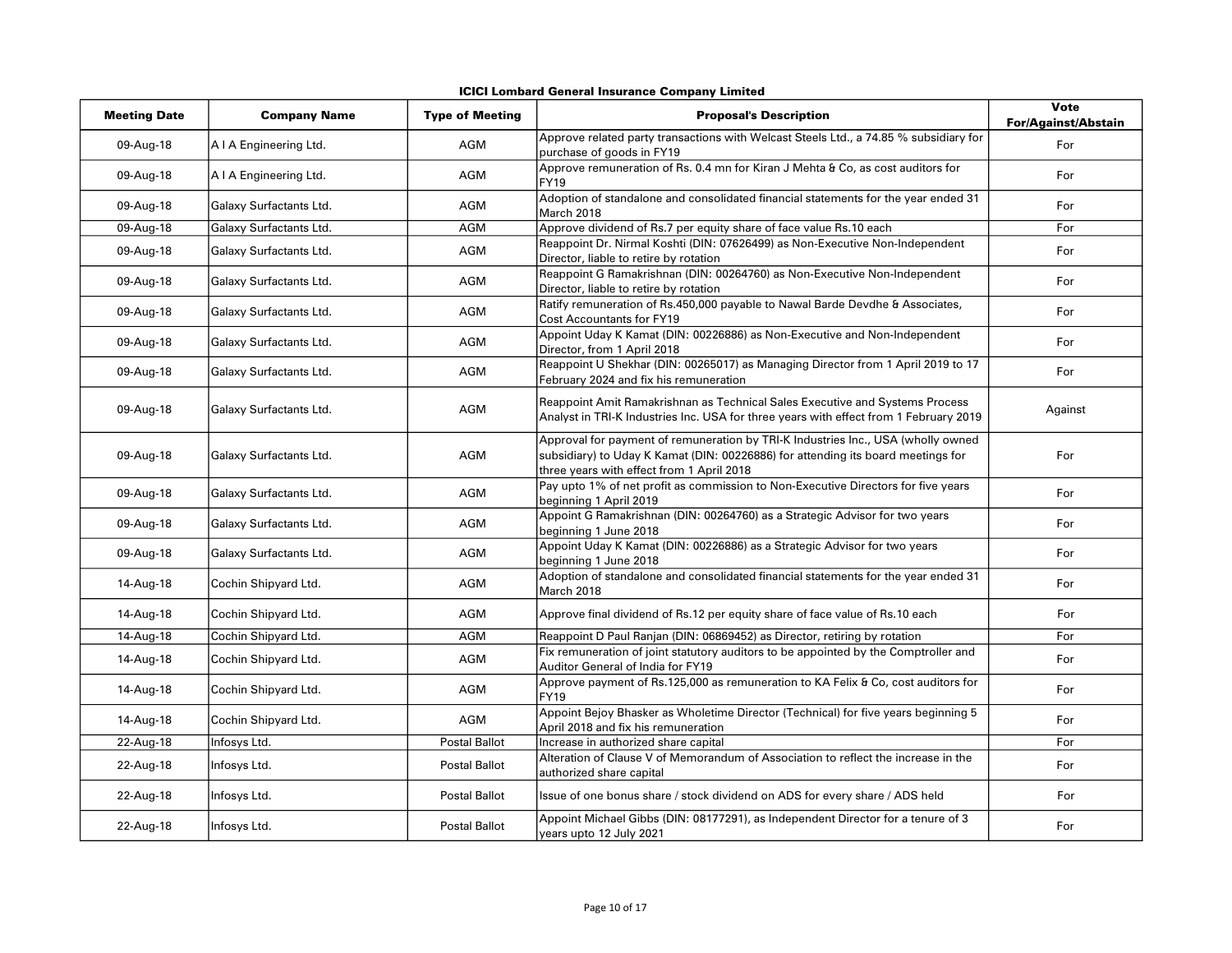| <b>Meeting Date</b> | <b>Company Name</b>                     | <b>Type of Meeting</b> | <b>Proposal's Description</b>                                                                                                                                             | <b>Vote</b><br><b>For/Against/Abstain</b> |
|---------------------|-----------------------------------------|------------------------|---------------------------------------------------------------------------------------------------------------------------------------------------------------------------|-------------------------------------------|
| 30-Aug-18           | Pidilite Industries Ltd.                | AGM                    | Adoption of standalone and consolidated financial statements for the year ended 31<br>March 2018                                                                          | For                                       |
| 30-Aug-18           | Pidilite Industries Ltd.                | AGM                    | Approve final dividend of Rs. 6 per share of face value Re.1.0 each                                                                                                       | For                                       |
| 30-Aug-18           | Pidilite Industries Ltd.                | AGM                    | Reappoint A B Parekh (DIN: 00035317) as Whole Time Director                                                                                                               | For                                       |
| 30-Aug-18           | Pidilite Industries Ltd.                | <b>AGM</b>             | Reappoint Sabyaschi Patnaik (DIN: 07183784) as Whole time Director                                                                                                        | For                                       |
| 30-Aug-18           | Pidilite Industries Ltd.                | <b>AGM</b>             | Appoint Deloitte Haskins & Sells LLP as statutory auditors for five years                                                                                                 | For                                       |
| 30-Aug-18           | Pidilite Industries Ltd.                | AGM                    | Appoint Piyush Pandey (DIN: 00114673) as Independent Director for five years,<br>commencing from 11 April 2018                                                            | For                                       |
| 30-Aug-18           | Pidilite Industries Ltd.                | AGM                    | Reappoint M B Parekh (DIN:00180955) as Whole Time Director for five years,<br>commencing from 1 August 2018 and fix his remuneration                                      | For                                       |
| 30-Aug-18           | Pidilite Industries Ltd.                | AGM                    | Reappoint A B Parekh (DIN: 00035317) as Whole Time Director for five years,<br>commencing from 1 August 2018 and fix his remuneration                                     | For                                       |
| 30-Aug-18           | Pidilite Industries Ltd.                | AGM                    | Reappoint Sabyaschi Patnaik (DIN: 07183784) as Whole Time Director for three<br>years, commencing from 19 May 2018 and fix his remuneration                               | For                                       |
| 30-Aug-18           | Pidilite Industries Ltd.                | AGM                    | Approve payment of commission up to 1% of net profits to Non-Executive Directors<br>for five years, commencing from 1 April 2018                                          | For                                       |
| 30-Aug-18           | Pidilite Industries Ltd.                | AGM                    | Ratify remuneration of Rs. 165,000 to be paid to V J Talati & Co as cost auditors for<br>FY19                                                                             | For                                       |
| 31-Aug-18           | Alkem Laboratories Ltd                  | AGM                    | a. Adoption of standalone financial statements for the year ended 31 March 2018; b.<br>Adoption of consolidated financial statements for the year ended 31 March 2018     | For                                       |
| 31-Aug-18           | Alkem Laboratories Ltd                  | AGM                    | Confirm interim dividend of Rs.6.0 per equity share and declare a final dividend of<br>Rs.7.0 per equity share of Rs.2.0 each                                             | For                                       |
| 31-Aug-18           | Alkem Laboratories Ltd                  | <b>AGM</b>             | Reappoint Mritunjay Kumar Singh (DIN: 00881412) as Director liable to retire by<br>rotation                                                                               | For                                       |
| 31-Aug-18           | Alkem Laboratories Ltd                  | AGM                    | Ratify remuneration of Rs. 850,000 payable to Suresh D. Shenoy, as cost auditor for<br>FY18                                                                               | For                                       |
| 04-Sep-18           | Godrej Consumer Products Ltd.           | <b>Postal Ballot</b>   | To approve increase in authorized share capital from Rs. 700.0 mn to 1,040.0 mn and<br>consequent alteration of the capital clause in the Memorandum of Association (MOA) | For                                       |
| 04-Sep-18           | Godrej Consumer Products Ltd.           | <b>Postal Ballot</b>   | Issuance of one equity share (face value Re.1.0) each as bonus for every two equity<br>shares held in the company                                                         | For                                       |
| 04-Sep-18           | J B Chemicals & Pharmaceuticals<br>Ltd. | AGM                    | Adoption of standalone and consolidated financial statements for the year ended 31<br>March 2018                                                                          | For                                       |
| 04-Sep-18           | J B Chemicals & Pharmaceuticals<br>Ltd. | AGM                    | Declare dividend of Rs.2.0 per equity share of face value of Rs.2 each                                                                                                    | For                                       |
| 04-Sep-18           | J B Chemicals & Pharmaceuticals<br>Ltd. | AGM                    | Reappoint Shirish Mody as Director, liable to retire by rotation                                                                                                          | For                                       |
| 04-Sep-18           | J B Chemicals & Pharmaceuticals<br>Ltd. | AGM                    | Reappoint Durga Dass Chopra as Independent Director for five years from 01 April<br>2019                                                                                  | Against                                   |
| 04-Sep-18           | J B Chemicals & Pharmaceuticals<br>Ltd. | AGM                    | Reappoint Dr. Satyanarain Agarwala as Independent Director for five years from 01<br>April 2019                                                                           | For                                       |
| 04-Sep-18           | J B Chemicals & Pharmaceuticals<br>Ltd. | AGM                    | Reappoint Krupa Gandhi as Independent Director, for five years from 01 April 2019                                                                                         | For                                       |
| 04-Sep-18           | J B Chemicals & Pharmaceuticals<br>Ltd. | AGM                    | Reappoint Ms. Rajiv Mody as Independent Director for five years from 01 April 2019                                                                                        | Against                                   |
| 04-Sep-18           | J B Chemicals & Pharmaceuticals<br>Ltd. | AGM                    | Expand the main objects of the business by the addition of Clause 4 in the<br>company's Memorandum of Association                                                         | For                                       |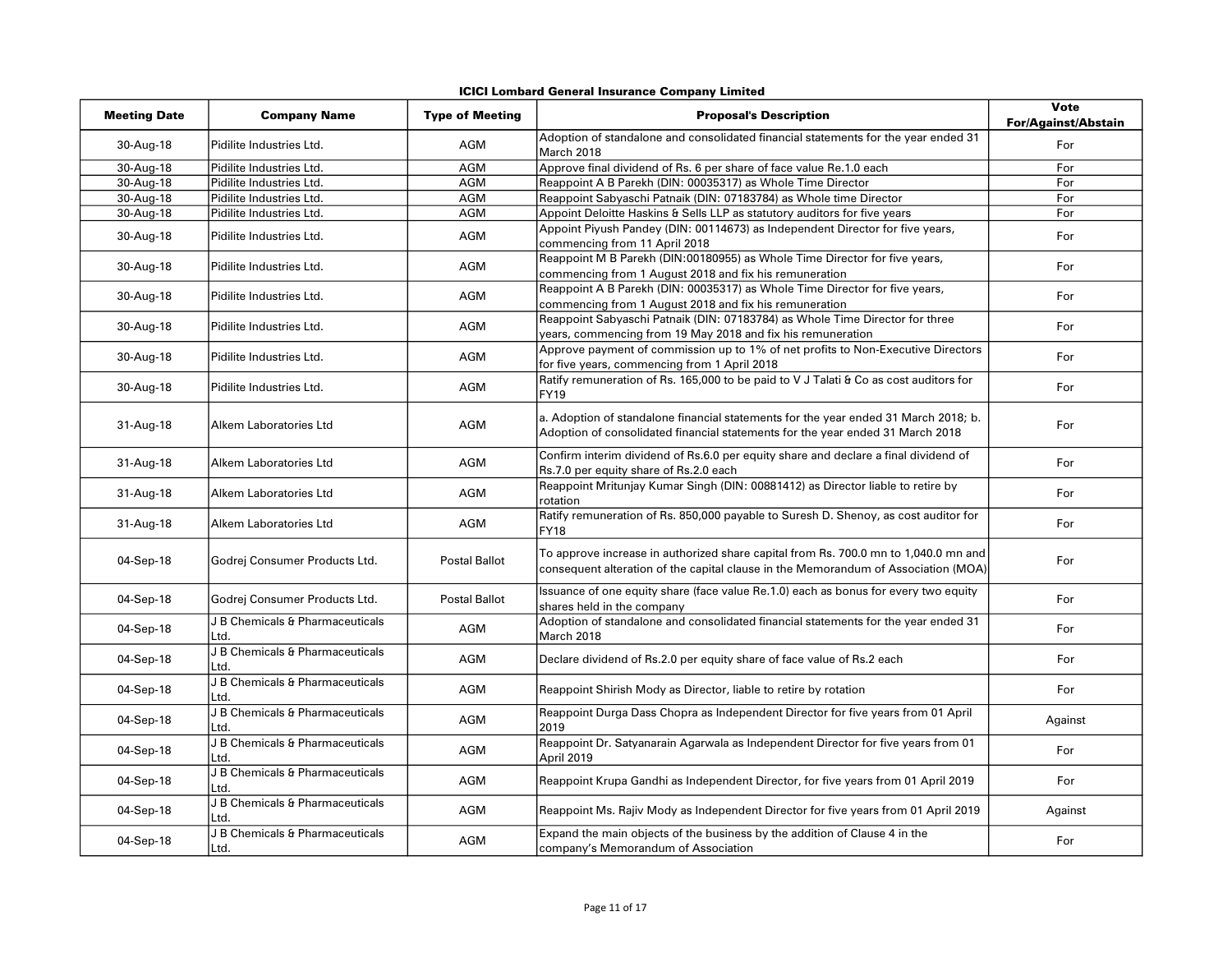| <b>Meeting Date</b> | <b>Company Name</b>                                        | <b>Type of Meeting</b> | <b>Proposal's Description</b>                                                                                                                      | <b>Vote</b><br><b>For/Against/Abstain</b> |
|---------------------|------------------------------------------------------------|------------------------|----------------------------------------------------------------------------------------------------------------------------------------------------|-------------------------------------------|
| 04-Sep-18           | J B Chemicals & Pharmaceuticals<br>Ltd.                    | AGM                    | Ratify remuneration of Rs.0.5mn to Kishore Bhatia & Associates, cost auditors for<br><b>FY19</b>                                                   | For                                       |
| 07-Sep-18           | United Spirits Ltd.                                        | <b>AGM</b>             | Adoption of standalone and consolidated financial statements for the year ended 31<br>March 2018                                                   | For                                       |
| 07-Sep-18           | United Spirits Ltd.                                        | AGM                    | Reappoint John Thomas Kennedy (DIN: 07529946) as a Non-Executive Non-<br><b>Independent Director</b>                                               | For                                       |
| 14-Sep-18           | Petronet L N G Ltd.                                        | <b>AGM</b>             | Adoption of standalone and consolidated financial statements for the year ended 31<br>March 2018                                                   | For                                       |
| 14-Sep-18           | Petronet L N G Ltd.                                        | <b>AGM</b>             | Declare final dividend of Rs.4.50 per equity share of Rs.10 each                                                                                   | For                                       |
| 14-Sep-18           | Petronet L N G Ltd.                                        | <b>AGM</b>             | Reappoint GK Satish (DIN: 06932170) as Non-Executive Non-Independent Director                                                                      | For                                       |
| 14-Sep-18           | Petronet L N G Ltd.                                        | AGM                    | Reappoint T Natarajan (DIN: 00396367) as Non-Executive Non-Independent Director                                                                    | For                                       |
| 14-Sep-18           | Petronet L N G Ltd.                                        | AGM                    | Appoint Shashi Shankar (DIN: 06447938) as Non-Executive Non-Independent<br>Director beginning 17 October 2017                                      | For                                       |
| 14-Sep-18           | Petronet L N G Ltd.                                        | <b>AGM</b>             | Appoint VK Mishra (DIN: 08125144) as Director (Finance) for five years beginning 18<br>April 2018 and fix his remuneration                         | For                                       |
| 14-Sep-18           | Petronet L N G Ltd.                                        | AGM                    | Appoint Sidhartha Pradhan (DIN: 06938830) as Independent Director for three years<br>beginning 16 May 2018                                         | For                                       |
| 14-Sep-18           | Petronet L N G Ltd.                                        | AGM                    | Appoint Dr. MM Kutty (DIN: 01943083) as Non-Executive Non-Independent Director<br>and Chairperson beginning 12 July 2018                           | For                                       |
| 14-Sep-18           | Petronet L N G Ltd.                                        | AGM                    | Approve remuneration of Rs.99,990 payable to KL Jaisingh & Co, cost accountants<br>for FY19                                                        | For                                       |
| 14-Sep-18           | Petronet L N G Ltd.                                        | <b>AGM</b>             | Approve related party transactions for FY19                                                                                                        | For                                       |
| 14-Sep-18           | Petronet L N G Ltd.                                        | AGM                    | Reappoint Dr. Jyoti Kiran Shukla (DIN 03492315) as Independent Director for three<br>years beginning 31 March 2018                                 | For                                       |
| 14-Sep-18           | Petronet L N G Ltd.                                        | <b>AGM</b>             | Approve loan of Rs.1.4 mn given to VK Mishra, Director (Finance                                                                                    | For                                       |
| 14-Sep-18           | Pilani Investment And Industries<br><b>Corporation Ltd</b> | <b>AGM</b>             | Adoption of standalone and consolidated financial statements for the year ended 31<br>March 2018                                                   | For                                       |
| 14-Sep-18           | Pilani Investment And Industries<br><b>Corporation Ltd</b> | <b>AGM</b>             | Declare final dividend of Rs. 25.0 per equity share (face value Rs. 10.0) for FY18                                                                 | For                                       |
| 14-Sep-18           | Pilani Investment And Industries<br><b>Corporation Ltd</b> | AGM                    | Appoint Rajashree Birla (DIN: 00022995) as Director liable to retire by rotation                                                                   | For                                       |
| 19-Sep-18           | Tamil Nadu Newsprint & Papers Ltd.                         | AGM                    | Adoption of financial statements for the year ended 31 March 2018                                                                                  | For                                       |
| 19-Sep-18           | Tamil Nadu Newsprint & Papers Ltd.                         | <b>AGM</b>             | Declare final dividend of Rs. 1.2 per equity share (face value Rs. 10.0)                                                                           | For                                       |
| 19-Sep-18           | Tamil Nadu Newsprint & Papers Ltd.                         | AGM                    | Reappoint K. Shanmugam (DIN: 00794191) as a Non-Executive Director                                                                                 | Against                                   |
| 19-Sep-18           | Tamil Nadu Newsprint & Papers Ltd.                         | AGM                    | Fix remuneration of Rs. 1.0 mn (plus service tax and out of pocket expenses upto Rs.<br>75,000) for Brahmayya & Co. as statutory auditors for FY18 | For                                       |
| 19-Sep-18           | Tamil Nadu Newsprint & Papers Ltd.                         | AGM                    | Ratify remuneration of Rs. 275,000 (plus service tax and out of pocket expenses upto<br>Rs. 30,000) for Geeyes & Co. as cost auditors for FY19     | For                                       |
| 19-Sep-18           | Tamil Nadu Newsprint & Papers Ltd.                         | AGM                    | Appoint Tmt. Anu George (DIN: 07940662) as a Non-Executive Director with effect<br>from 19 September 2017                                          | For                                       |
| 19-Sep-18           | Tamil Nadu Newsprint & Papers Ltd.                         | <b>AGM</b>             | Appoint S. Sivashanmugaraja (DIN: 06684301) as Managing Director from 29<br>November 2017 as per terms prescribed by Government of Tamil Nadu      | For                                       |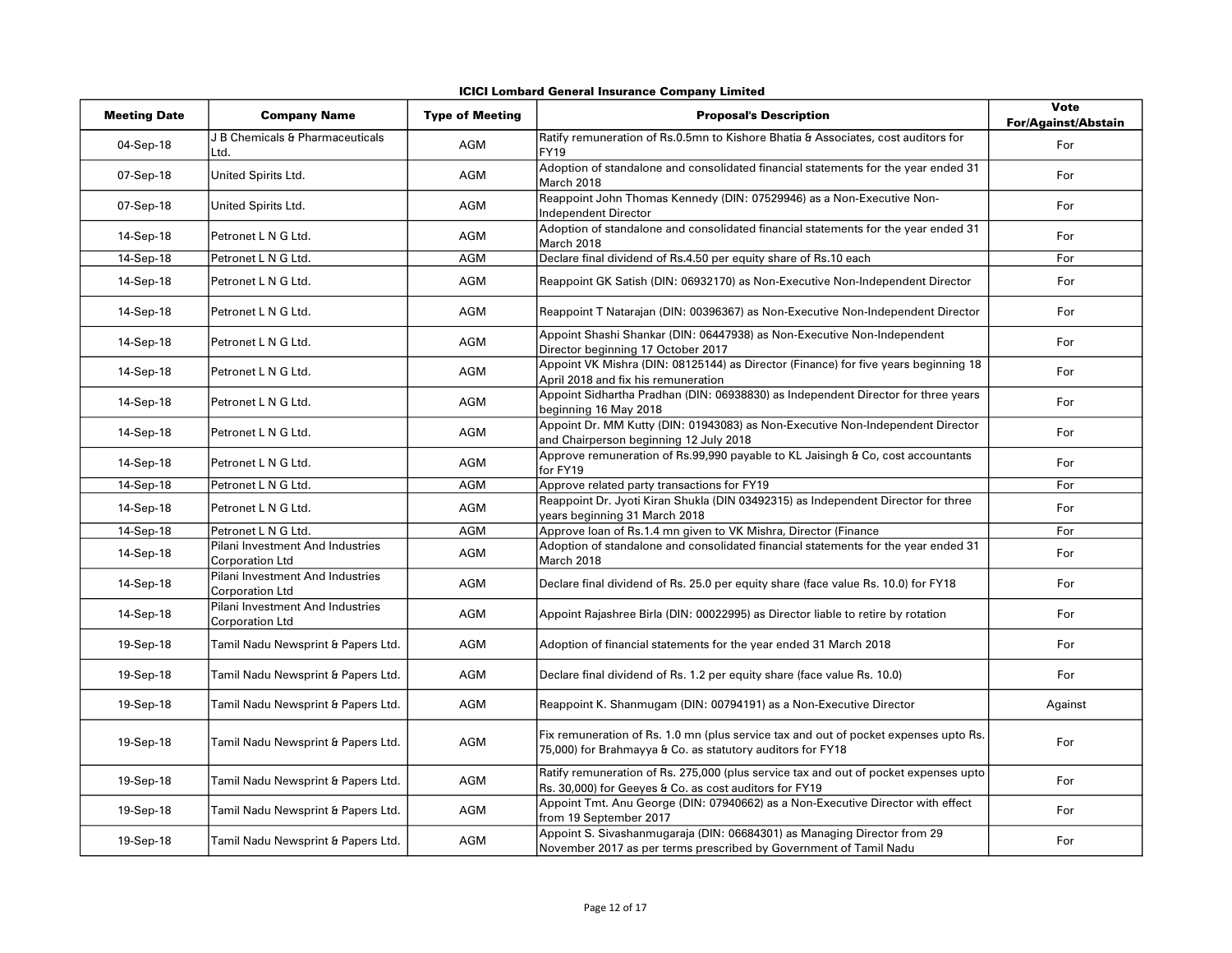| <b>Meeting Date</b> | <b>Company Name</b>                | <b>Type of Meeting</b> | <b>Proposal's Description</b>                                                                                                                                                                           | <b>Vote</b><br>For/Against/Abstain |
|---------------------|------------------------------------|------------------------|---------------------------------------------------------------------------------------------------------------------------------------------------------------------------------------------------------|------------------------------------|
| 19-Sep-18           | Tamil Nadu Newsprint & Papers Ltd. | AGM                    | Appoint V. Chandrasekaran (DIN: 03126243) as an Independent Director for a term of<br>three years from 13 November 2017                                                                                 | For                                |
| 19-Sep-18           | Tamil Nadu Newsprint & Papers Ltd. | <b>AGM</b>             | Appoint K Gnanadesikan (DIN: 00111798) as a Non-Independent Non-Executive<br>Director from 31 January 2018                                                                                              | For                                |
| 19-Sep-18           | Tamil Nadu Newsprint & Papers Ltd. | <b>AGM</b>             | Increase borrowing limit from Rs.25.0 bn to Rs.40.0 bn (apart from temporary loans)                                                                                                                     | For                                |
| 19-Sep-18           | Tamil Nadu Newsprint & Papers Ltd. | AGM                    | Creation of mortgage/charge on the assets of the company                                                                                                                                                | For                                |
| 24-Sep-18           | Jagran Prakashan Ltd.              | AGM                    | Adoption of standalone and consolidated financial statements for the year ended 31<br>March 2018                                                                                                        | For                                |
| 24-Sep-18           | Jagran Prakashan Ltd.              | <b>AGM</b>             | Declare final dividend of Rs.3.0 per equity share of Rs.2 each                                                                                                                                          | For                                |
| 24-Sep-18           | Jagran Prakashan Ltd.              | AGM                    | Reappoint Dhirendra Mohan Gupta (DIN-01057827) as an Executive Director                                                                                                                                 | For                                |
| 24-Sep-18           | Jagran Prakashan Ltd.              | AGM                    | Reappoint Shailendra Mohan Gupta (DIN-00327249) as a Non-Executive Director                                                                                                                             | For                                |
| 25-Sep-18           | S J V N Ltd.                       | AGM                    | Adoption of standalone and consolidated financial statements for the year ended 31<br>March 2018                                                                                                        | For                                |
| 25-Sep-18           | S J V N Ltd.                       | AGM                    | Declare final dividend of Rs.0.20 per share and confirm the payment of interim<br>dividend of Rs.1.90 per share (face value Rs.10)                                                                      | For                                |
| 25-Sep-18           | S J V N Ltd.                       | AGM                    | Reappoint Rakesh Kumar Bansal (DIN: 06395552) as director, liable to retire by<br>rotation                                                                                                              | For                                |
| 25-Sep-18           | S J V N Ltd.                       | AGM                    | Reappoint Amarjit Singh Bindra (DIN: 03358150) as Director, liable to retire by<br>r <b>otation</b>                                                                                                     | For                                |
| 25-Sep-18           | S J V N Ltd.                       | AGM                    | Fix remuneration of statutory auditors to be appointed by the Comptroller and<br>Auditor General of India for FY19                                                                                      | For                                |
| 25-Sep-18           | S J V N Ltd.                       | AGM                    | Ratify remuneration of Rs. 210,000 payable to cost auditors, Balwinder & Associates<br>for FY19                                                                                                         | For                                |
| 25-Sep-18           | Glenmark Pharmaceuticals Ltd.      | Postal Ballot          | Approve transfer of Glenmark Pharmaceuticals' API Business (holding company) to<br>its 100% subsidiary, Glenmark Life Sciences Limited (GLL) by way of slump sale, for<br>a consideration of Rs.11.2 bn | For                                |
| 26-Sep-18           | Entertainment Network (India) Ltd. | AGM                    | Adoption of standalone financial statements for the year ended 31 March 2018                                                                                                                            | For                                |
| 26-Sep-18           | Entertainment Network (India) Ltd. | AGM                    | Adoption of consolidated financial statements for the year ended 31 March 2018                                                                                                                          | For                                |
| 26-Sep-18           | Entertainment Network (India) Ltd. | <b>AGM</b>             | Declare dividend of Re.1 per share                                                                                                                                                                      | For                                |
| 26-Sep-18           | Entertainment Network (India) Ltd. | <b>AGM</b>             | Reappoint Vineet Jain as a Director                                                                                                                                                                     | For                                |
| 26-Sep-18           | Entertainment Network (India) Ltd. | <b>AGM</b>             | Ratify S R Batliboi & Associates LLP as statutory auditors for FY19 and fix their<br>remuneration                                                                                                       | For                                |
| 26-Sep-18           | Entertainment Network (India) Ltd. | <b>AGM</b>             | Ratify remuneration of Rs.475,000 for R. Nanabhoy & Co. as cost auditors for FY19                                                                                                                       | For                                |
| 26-Sep-18           | Entertainment Network (India) Ltd. | <b>AGM</b>             | Approve issuance of debt securities on a private placement basis                                                                                                                                        | For                                |
| 26-Sep-18           | Entertainment Network (India) Ltd. | AGM                    | Approve charging fees for delivery of documents to shareholders through a<br>particular mode if requested by the shareholder                                                                            | Against                            |
| 26-Sep-18           | Entertainment Network (India) Ltd. | AGM                    | Appoint Ms. Sukanya Kripalu as an Independent Director for a period of five years<br>w.e.f 23 May 2018                                                                                                  | For                                |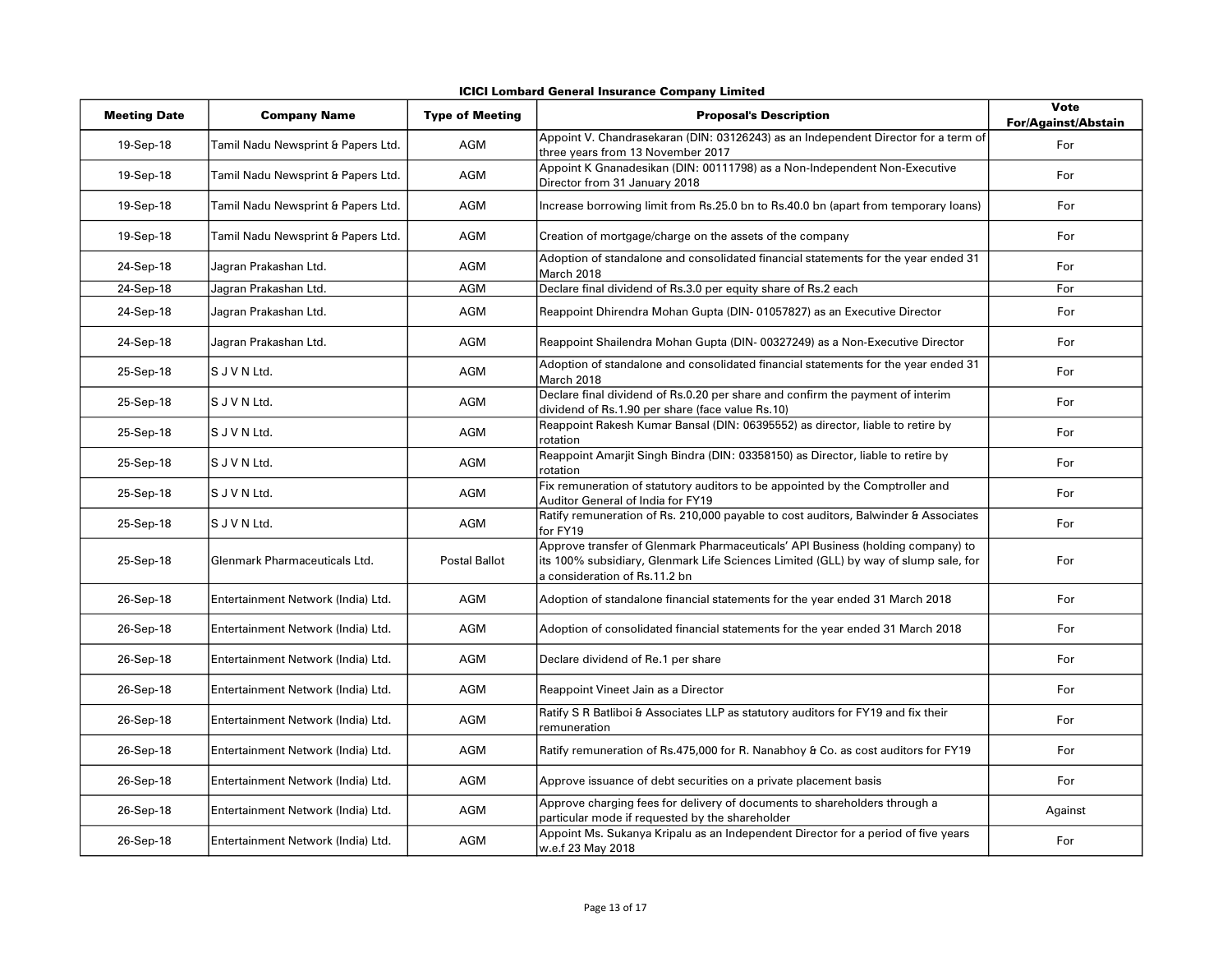|  |  |  | <b>ICICI Lombard General Insurance Company Limited</b> |  |  |
|--|--|--|--------------------------------------------------------|--|--|
|--|--|--|--------------------------------------------------------|--|--|

| <b>Meeting Date</b> | <b>Company Name</b>                | <b>Type of Meeting</b> | <b>Proposal's Description</b>                                                                                                                            | <b>Vote</b><br><b>For/Against/Abstain</b> |
|---------------------|------------------------------------|------------------------|----------------------------------------------------------------------------------------------------------------------------------------------------------|-------------------------------------------|
| 26-Sep-18           | Entertainment Network (India) Ltd. | AGM                    | Approve continuation of Richard Saldanha as Independent Director w.e.f 1 April 2019<br>for his remaining tenure that ends in August 2019                 | For                                       |
| 27-Sep-18           | Coffee Day Enterprises Ltd         | <b>AGM</b>             | Adoption of Standalone and Consolidated financial statements for the year ended 31<br>March 2018                                                         | For                                       |
| 27-Sep-18           | Coffee Day Enterprises Ltd         | <b>AGM</b>             | Reappoint Sanjay Omprakash Nayar (DIN: 00002615) as a Non-Executive Director                                                                             | Against                                   |
| 27-Sep-18           | Coffee Day Enterprises Ltd         | AGM                    | Appoint BSR & Associates LLP as statutory auditors for a period of five years from<br>FY19 and fix their remuneration                                    | For                                       |
| 27-Sep-18           | Coffee Day Enterprises Ltd         | AGM                    | Issuance of Non-Convertible Debentures (NCDs) on a private placement basis up to<br>Rs. 3.0 bn                                                           | For                                       |
| 27-Sep-18           | Indostar Capital Finance Ltd.      | <b>AGM</b>             | Adoption of standalone and consolidated financial statements for the year ended 31<br>March 2018                                                         | For                                       |
| 27-Sep-18           | Indostar Capital Finance Ltd.      | AGM                    | To reappoint Dhanpal Jhaveri (DIN: 02018124) as director liable to retire by rotation                                                                    | For                                       |
| 27-Sep-18           | Indostar Capital Finance Ltd.      | <b>AGM</b>             | Increase borrowing limit to Rs. 200 bn from Rs. 80 bn                                                                                                    | For                                       |
| 27-Sep-18           | Indostar Capital Finance Ltd.      | <b>AGM</b>             | To issue Non-Convertible Debentures (NCD) aggregating to Rs. 120.0 bn on private<br>placement basis                                                      | For                                       |
| 27-Sep-18           | Indostar Capital Finance Ltd.      | <b>AGM</b>             | Ratification and amendment Of Indostar ESOP Plan 2012                                                                                                    | For                                       |
| 27-Sep-18           | Indostar Capital Finance Ltd.      | <b>AGM</b>             | Ratification and amendment Of Indostar ESOP Plan 2016                                                                                                    | For                                       |
| 27-Sep-18           | Indostar Capital Finance Ltd.      | <b>AGM</b>             | Ratification and amendment Of Indostar ESOP Plan 2016 - II                                                                                               | For                                       |
| 27-Sep-18           | Indostar Capital Finance Ltd.      | <b>AGM</b>             | Ratification and amendment Of Indostar ESOP Plan 2017                                                                                                    | For                                       |
| 27-Sep-18           | Indostar Capital Finance Ltd.      | <b>AGM</b>             | Ratification and amendment Of Indostar ESOP Plan 2018                                                                                                    | For                                       |
| 27-Sep-18           | Indostar Capital Finance Ltd.      | AGM                    | Ratification of Indostar ESOP Plan(s) for grant of options to the eligible employees of<br>subsidiary companies / holding company                        | For                                       |
| 27-Sep-18           | Indostar Capital Finance Ltd.      | <b>AGM</b>             | Alteration to the Articles of Association                                                                                                                | For                                       |
| 28-Sep-18           | Glenmark Pharmaceuticals Ltd.      | AGM                    | Adoption of standalone financial statements for the year ended 31 March 2018                                                                             | For                                       |
| 28-Sep-18           | Glenmark Pharmaceuticals Ltd.      | AGM                    | Adoption of consolidated financial statements for the year ended 31 March 2018                                                                           | For                                       |
| 28-Sep-18           | Glenmark Pharmaceuticals Ltd.      | <b>AGM</b>             | Declare a final dividend of Rs.2 per equity share (face value of Re.1.0)                                                                                 | For                                       |
| 28-Sep-18           | Glenmark Pharmaceuticals Ltd.      | AGM                    | Reappoint (Ms.) Blanche Saldanha (DIN 00007671) as Non-Executive Non-<br>Independent Director liable to retire by rotation                               | For                                       |
| 28-Sep-18           | Glenmark Pharmaceuticals Ltd.      | AGM                    | Reappoint Rajesh Desai (DIN 00050838) as Non-Executive Non-Independent Director<br>liable to retire by rotation                                          | For                                       |
| 28-Sep-18           | Glenmark Pharmaceuticals Ltd.      | AGM                    | Ratify Walker, Chandiok & Co. LLP as statutory auditors for a period of one year and<br>fix their remuneration                                           | For                                       |
| 28-Sep-18           | Glenmark Pharmaceuticals Ltd.      | <b>AGM</b>             | Appoint V. S. Mani (DIN: 01082878) as Director liable to retire by rotation                                                                              | For                                       |
| 28-Sep-18           | Glenmark Pharmaceuticals Ltd.      | AGM                    | Appoint V. S. Mani as Executive Director and Global Chief Financial Officer for a<br>period of five years beginning 29 May 2018 and fix his remuneration | For                                       |
| 28-Sep-18           | Glenmark Pharmaceuticals Ltd.      | AGM                    | Reappoint Sridhar Gorthi (DIN 00035824) as an Independent Director for a period of<br>five years with effect from 1 April 2019 until 31 March 2024       | For                                       |
| 28-Sep-18           | Glenmark Pharmaceuticals Ltd.      | <b>AGM</b>             | Reappoint J. F. Ribeiro (DIN 00047630) as an Independent Director for a period of<br>five years with effect from 1 April 2019 until 31 March 2024        | For                                       |
| 28-Sep-18           | Glenmark Pharmaceuticals Ltd.      | AGM                    | Reappoint D. R. Mehta (DIN 01067895) as an Independent Director for a period of<br>five years with effect from 1 April 2019 until 31 March 2024          | For                                       |
| 28-Sep-18           | Glenmark Pharmaceuticals Ltd.      | <b>AGM</b>             | Reappoint Bernard Munos (DIN 05198283) as an Independent Director for a period of<br>five years with effect from 1 April 2019 until 31 March 2024        | For                                       |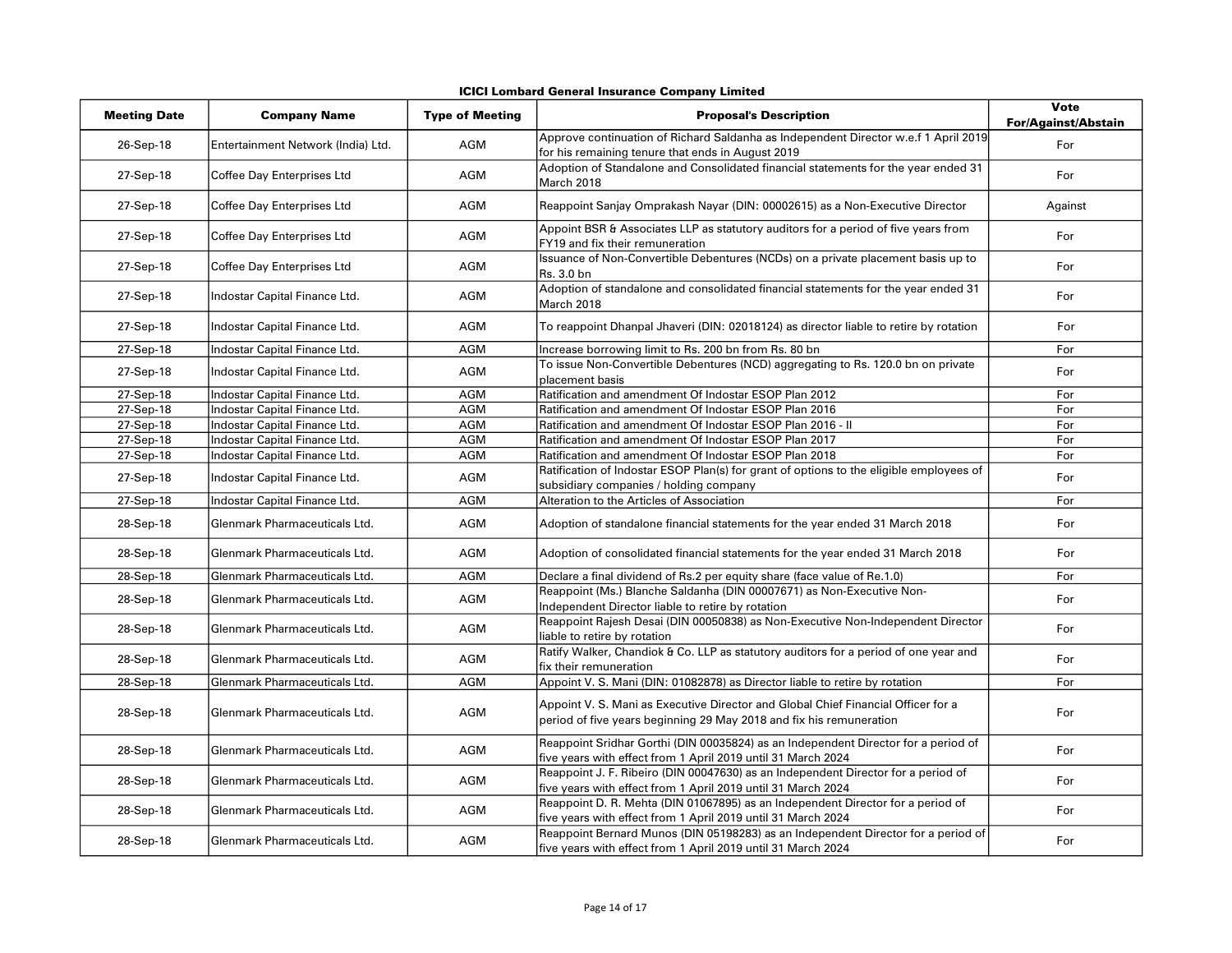|                     | icici Lombaru General msurance Company Limiteu |                        |                                                                                                                                                                                          |                                    |  |
|---------------------|------------------------------------------------|------------------------|------------------------------------------------------------------------------------------------------------------------------------------------------------------------------------------|------------------------------------|--|
| <b>Meeting Date</b> | <b>Company Name</b>                            | <b>Type of Meeting</b> | <b>Proposal's Description</b>                                                                                                                                                            | Vote<br><b>For/Against/Abstain</b> |  |
| 28-Sep-18           | Glenmark Pharmaceuticals Ltd.                  | AGM                    | Reappoint Dr. Brian W. Tempest (DIN 00101235) as an Independent Director for a<br>period of five years with effect from 1 April 2019 until 31 March 2024                                 | Against                            |  |
| 28-Sep-18           | Glenmark Pharmaceuticals Ltd.                  | AGM                    | Approve remuneration of Rs. 1.45 mn for Sevekari, Khare & Associates as cost<br>auditor for FY19                                                                                         | For                                |  |
| 29-Sep-18           | The Catholic Syrian Bank Limited               | <b>AGM</b>             | Adoption of consolidated financial statements for the year ended 31 March 2018                                                                                                           | For                                |  |
| 29-Sep-18           | The Catholic Syrian Bank Limited               | AGM                    | Appoint a Director in place of Shri. C.VR.Rajendran (DIN: 00460061), who retires by<br>rotation, and being eligible, offers himself for re-appointment.                                  | For                                |  |
| 29-Sep-18           | The Catholic Syrian Bank Limited               | AGM                    | Appoint Statutory Auditors R.G.N Price & Co., Chartered Accountants and to<br>authorise the Board to fix their remunaration.                                                             | For                                |  |
| 29-Sep-18           | The Catholic Syrian Bank Limited               | AGM                    | To appoint Branch auditors for the purpose of audit of branches for the year 2018-19                                                                                                     | For                                |  |
| 29-Sep-18           | The Catholic Syrian Bank Limited               | AGM                    | To appoint Shri Madhavan Karunakaran Menon as a Director of the Bank                                                                                                                     | For                                |  |
| 29-Sep-18           | The Catholic Syrian Bank Limited               | <b>AGM</b>             | To appoint Shri Sumit Maheshwari as Director of the Bank                                                                                                                                 | For                                |  |
| 29-Sep-18           | The Catholic Syrian Bank Limited               | <b>AGM</b>             | To appoint Smt Bhama Krishnamurthy as an Additional Director for a period of 3<br>years effect the date of this AGM                                                                      | For                                |  |
| 29-Sep-18           | The Catholic Syrian Bank Limited               | AGM                    | The grant of 16,91241 stock options as hiring grant without any vesting conditions to<br>Shri C V R Rajendran (DIN: 00460061), Managing Director & CEO of the Bank, @<br>Rs.75 per share | For                                |  |
| 01-Oct-18           | IT C LTD.                                      | <b>Postal Ballot</b>   | Approve ITC Employee Stock Appreciation Rights Scheme 2018 (ITC ESAR Scheme<br>2018) exercise of which will be limited to 252.7mn equity shares                                          | For                                |  |
| 01-Oct-18           | IT C LTD.                                      | Postal Ballot          | Approve the grant of Stock Appreciate Rights to the employees of subsidiaries under<br><b>ITC ESAR Scheme 2018</b>                                                                       | For                                |  |
| 01-Oct-18           | II T C LTD.                                    | <b>Postal Ballot</b>   | Approve variations in terms of remuneration payable to Executive Directors                                                                                                               | For                                |  |
| 15-Oct-18           | BRITANNIA INDUSTRIES LTD.                      | Postal Ballot          | To approve sub-division of equity shares of Rs.2 each into 2 equity shares of Re.1<br>each                                                                                               | For                                |  |
| 15-Oct-18           | BRITANNIA INDUSTRIES LTD.                      | <b>Postal Ballot</b>   | Amendment in capital clause V of the Memorandum of Association to reflect the sub-<br>division of equity share capital                                                                   | For                                |  |
| 15-Oct-18           | IBRITANNIA INDUSTRIES LTD.                     | Postal Ballot          | Alter Article 5 of Articles of Association to accommodate the sub-division of equity<br>shares                                                                                           | For                                |  |
| 15-Oct-18           | IBRITANNIA INDUSTRIES LTD.                     | <b>Postal Ballot</b>   | Amend the Britannia Industries Limited Employee Stock Option Scheme (BIL ESOS)<br>on account of sub-division of equity shares                                                            | For                                |  |
| 25-Oct-18           | IM P S LTD.                                    | <b>NCM</b>             | Approve the scheme of amalgamation of ADI BPO Services Limited (Post demerger<br>of its Infrastructure Management Business Undertaking to ADI Media Private Limited)<br>with MPS Limited | For                                |  |
| 31-Dec-18           | DALMIA BHARAT LTD.                             | <b>AGM</b>             | Appoint Gautam Dalmia (DIN: 00009758) as an Executive Director                                                                                                                           | For                                |  |
| 31-Dec-18           | DALMIA BHARAT LTD.                             | <b>AGM</b>             | Appoint Gautam Dalmia as Managing Director for five years, commencing on 30<br>October 2018, and fix his remuneration                                                                    | For                                |  |
| 31-Dec-18           | DALMIA BHARAT LTD.                             | <b>AGM</b>             | Appoint Puneet Yadu Dalmia (DIN: 00022633) as an Executive Director                                                                                                                      | For                                |  |
| 31-Dec-18           | DALMIA BHARAT LTD.                             | AGM                    | Appoint Puneet Yadu Dalmia as Managing Director for five years, commencing on 30<br>October 2018, and fix his remuneration                                                               | For                                |  |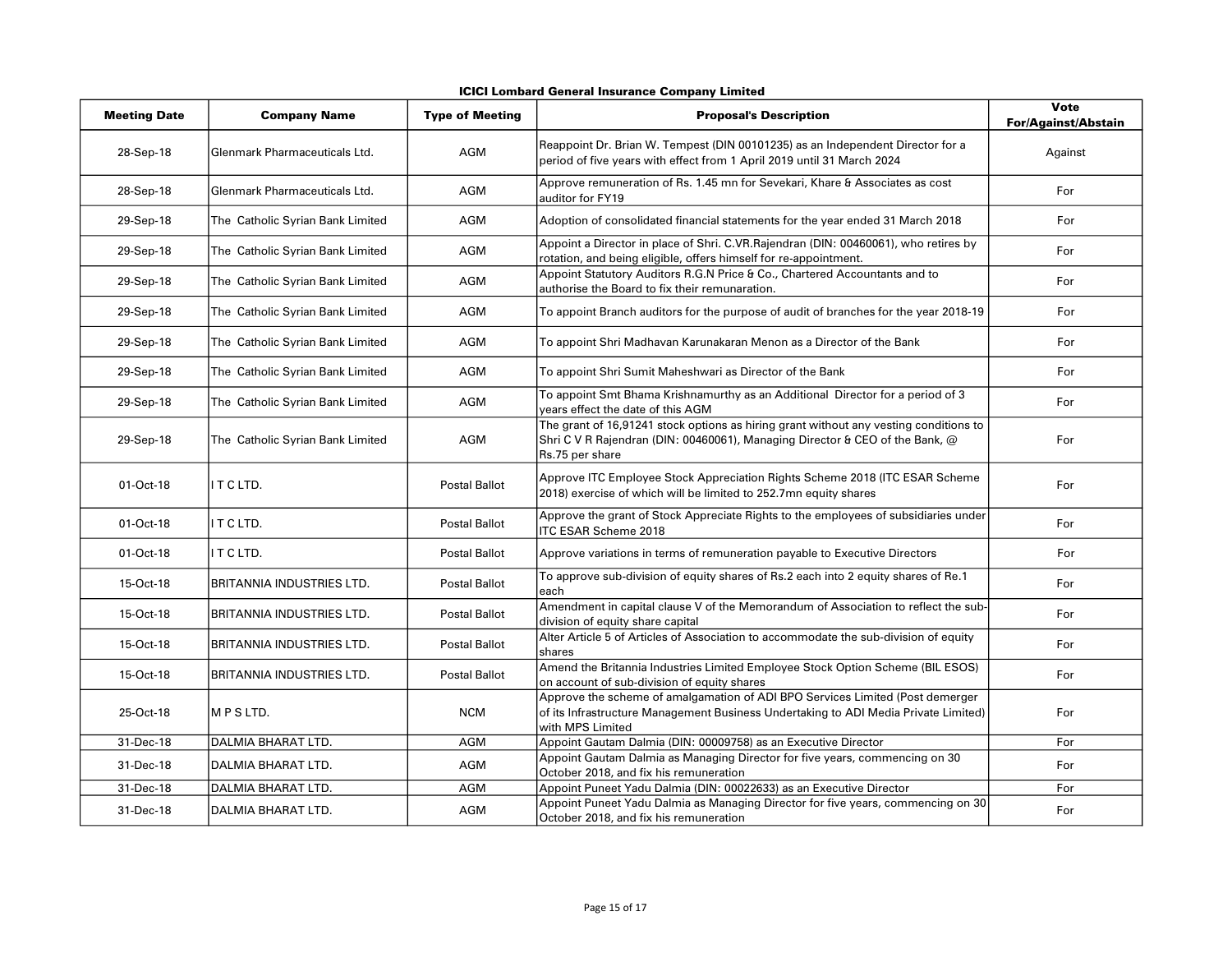|  | ICICI Lombard General Insurance Company Limited |  |  |
|--|-------------------------------------------------|--|--|
|--|-------------------------------------------------|--|--|

| <b>Meeting Date</b> | <b>Company Name</b>                 | <b>Type of Meeting</b> | <b>Proposal's Description</b>                                                                                                                                         | <b>Vote</b><br><b>For/Against/Abstain</b> |
|---------------------|-------------------------------------|------------------------|-----------------------------------------------------------------------------------------------------------------------------------------------------------------------|-------------------------------------------|
| 31-Dec-18           | DALMIA BHARAT LTD.                  | AGM                    | Appoint Jayesh Doshi (DIN: 00017963) as a Whole-Time Director and Chief Financial<br>Officer for three years, commencing on 30 October 2018, and fix his remuneration | For                                       |
| 31-Dec-18           | DALMIA BHARAT LTD.                  | AGM                    | Appoint Nagarajan Gopalaswamy (DIN: 00017659) as an Independent Director for<br>five years, commencing on 31 December 2018                                            | For                                       |
| 31-Dec-18           | DALMIA BHARAT LTD.                  | AGM                    | Appoint Pradip Kumar Khaitan (DIN: 00004821) as an Independent Director for five<br>years, commencing on 31 December 2018                                             | For                                       |
| 31-Dec-18           | DALMIA BHARAT LTD.                  | AGM                    | Appoint Dharmendar Nath Davar (DIN: 00002008) as a non-executive director liable<br>to retire by rotation                                                             | For                                       |
| 31-Dec-18           | DALMIA BHARAT LTD.                  | <b>AGM</b>             | Appoint Virendra Singh Jain (DIN 00253196) as an Independent Director for five<br>years, commencing on 31 December 2018                                               | For                                       |
| 31-Dec-18           | DALMIA BHARAT LTD.                  | AGM                    | Appoint Ms. Sudha Pillai (DIN: 02263950) as an Independent Director for five years,<br>commencing on 31 December 2018                                                 | For                                       |
| 31-Dec-18           | DALMIA BHARAT LTD.                  | AGM                    | Appoint Jai Hari Dalmia (DIN: 00009717), as a Non-Executive Director liable to retire<br>by rotation                                                                  | For                                       |
| 31-Dec-18           | DALMIA BHARAT LTD.                  | AGM                    | Appoint Yadu Hari Dalmia (DIN: 00009800) as a Non-Executive Director liable to<br>retire by rotation                                                                  | For                                       |
| 31-Dec-18           | DALMIA BHARAT LTD.                  | AGM                    | Pay remuneration in form of commission to non-executive directors, not exceeding<br>1% of net profits, for five years, with effect from FY19                          | For                                       |
| 31-Dec-18           | DALMIA BHARAT LTD.                  | AGM                    | Appoint Jai Hari Dalmia (DIN: 00009717) as an Advisor, in Dalmia Cement (Bharat)<br>Limited, a wholly owned subsidiary, and fix his remuneration                      | Against                                   |
| 31-Dec-18           | DALMIA BHARAT LTD.                  | AGM                    | Appoint Yadu Hari Dalmia (DIN: 00009800) as an Advisor, in Dalmia Cement (Bharat)<br>Limited, a wholly owned subsidiary, and fix his remuneration                     | Against                                   |
| 05-Jan-19           | Alkem Laboratories Ltd              | <b>Postal Ballot</b>   | Approve continuation of Samprada Singh (DIN: 00760279) as Chairperson Emeritus<br>till his remaining term valid up to 31 March 2020                                   | For                                       |
| 05-Jan-19           | Alkem Laboratories Ltd              | <b>Postal Ballot</b>   | Approve continuation of Akhouri Prasad (DIN: 07066439) as an Independent Director<br>till his remaining term valid up to 15 March 2020                                | For                                       |
| 05-Jan-19           | Alkem Laboratories Ltd              | <b>Postal Ballot</b>   | Approve commission of 1.75% of net profits to Samprada Singh (DIN: 00760279) for<br>FY2019-2020                                                                       | For                                       |
| 18-Jan-19           | United Spirits Ltd.                 | <b>Postal Ballot</b>   | Approve excess remuneration aggregating Rs. 50.06 mn paid to Anand Kripalu,<br>Managing Director and CEO, for FY15                                                    | For                                       |
| 18-Jan-19           | United Spirits Ltd.                 | <b>Postal Ballot</b>   | Approve minimum remuneration for Anand Kripalu, Managing Director and CEO,<br>from 1 April 2018 till the end of his tenure on 13 August 2019                          | For                                       |
| 18-Jan-19           | United Spirits Ltd.                 | <b>Postal Ballot</b>   | Approve minimum remuneration for Sanjeev Churiwala, Executive Director and CFO,<br>from 1 April 2018 till the end of his current tenure on 31 March 2021              | For                                       |
| 18-Jan-19           | United Spirits Ltd.                 | <b>Postal Ballot</b>   | Fix aggregate commission for Non-Executive Directors at higher of up to Rs. 40 mn<br>or 1% of net profits for three years ending 31 March 2021                        | For                                       |
| 18-Jan-19           | United Spirits Ltd.                 | <b>Postal Ballot</b>   | Approve loan of Rs. 1.5 bn to Pioneer Distilleries Limited (PDL), a 75% subsidiary                                                                                    | For                                       |
| 07-Mar-19           | Torrent Pharmaceuticals Ltd.        | <b>Postal Ballot</b>   | Issue of equity shares or equity-linked securities aggregating upto Rs 50 bn through<br>QIP, private placement or preferential allotment                              | For                                       |
| 07-Mar-19           | <b>Torrent Pharmaceuticals Ltd.</b> | <b>Postal Ballot</b>   | Alter Articles of Association (AoA) to allow cancellation of forfeited shares                                                                                         | For                                       |
| 07-Mar-19           | Torrent Pharmaceuticals Ltd.        | <b>Postal Ballot</b>   | Approve cancellation of 14,000 forfeited equity shares                                                                                                                | For                                       |
| 07-Mar-19           | Torrent Pharmaceuticals Ltd.        | <b>Postal Ballot</b>   | Appoint Ms. Nayantara Bali (DIN: 03570657) as Independent Director for three years                                                                                    | For                                       |